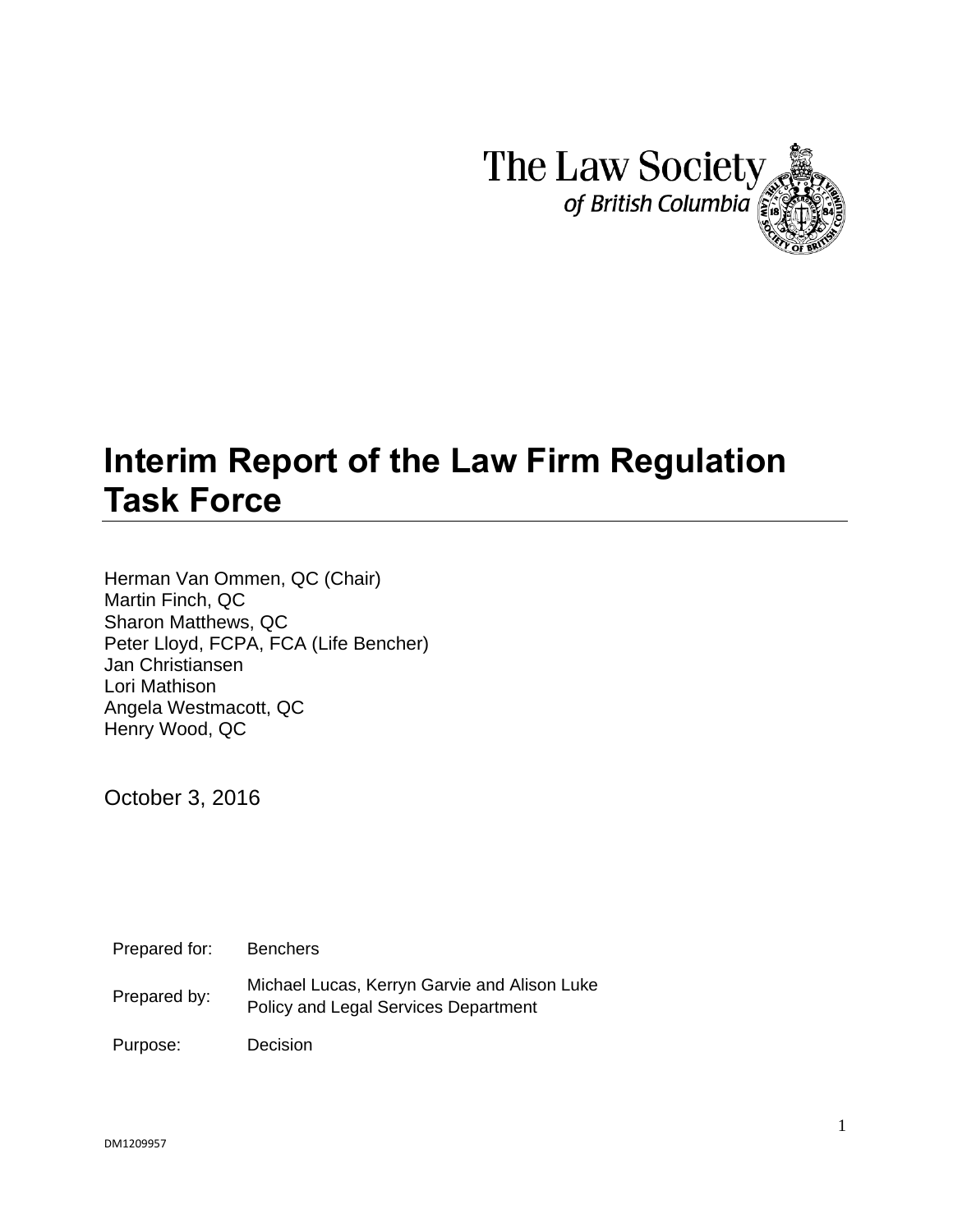## <span id="page-1-0"></span>**Table of Contents**

| Regulatory Framework Foundation: "Professional Infrastructure Elements"  12 |  |
|-----------------------------------------------------------------------------|--|
|                                                                             |  |
|                                                                             |  |
|                                                                             |  |
|                                                                             |  |
|                                                                             |  |
|                                                                             |  |
|                                                                             |  |
|                                                                             |  |
|                                                                             |  |
|                                                                             |  |
|                                                                             |  |

© Law Society of British Columbia. See lawsociety.bc.ca>Terms of use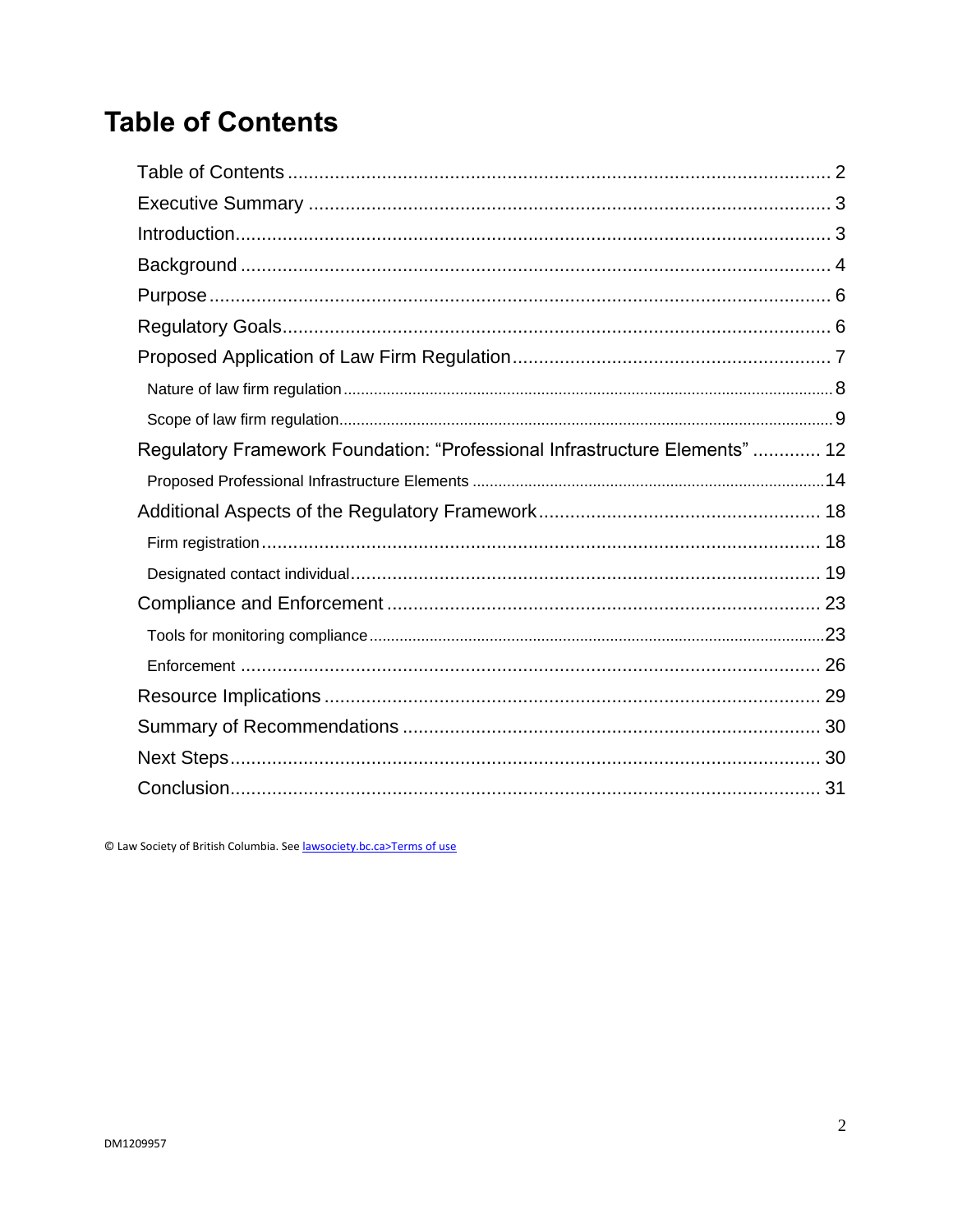## <span id="page-2-0"></span>**Executive Summary**

- 1. Recognizing that law firms exercise a significant amount of power in the legal profession and have considerable impact on, and influence over, professional values and conduct of lawyers practising in the firm, there has been a steady expansion of the number of legal regulators engaging in the regulation of entities providing legal services.
- 2. Following legislative amendments to the *Legal Profession Act* in 2012, the Law Society established a Law Firm Regulation Task Force, mandated with recommending a framework for regulating law firms in BC. This interim report provides the Benchers with a detailed review of the Task Force's work-to-date and includes ten recommendations pertaining to various aspects of the regulatory design.
- 3. Elements considered in this report include:
	- defining regulatory goals and objectives;
	- the nature and scope of law firm regulation;
	- the adoption of a set of "professional infrastructure elements";
	- the development of several ancillary aspects of the framework, including firm contacts and registration processes; and
	- a number of compliance and enforcement related issues, including self-assessment, compliance reviews and potential disciplinary action.
- 4. The report concludes by outlining the Task Force's proposed next steps in developing a model of regulation that will improve the quality and effectiveness of the provision and regulation of legal services and enhance the protection of the public interest in the administration of justice.

## <span id="page-2-1"></span>**Introduction**

- 5. Historically, legal regulators have restricted their regulatory ambit to individual lawyers, a mode of regulation that was both desirable and practical in the context of a profession dominated by sole practitioners or small firms.
- 6. However, over the last several decades the landscape of the legal profession has changed dramatically. Although there are still a significant number of lawyers acting as sole practitioners, the majority of lawyers now practise in firms, some containing many hundreds of members. In larger firms, it is not uncommon for legal services to be provided by teams of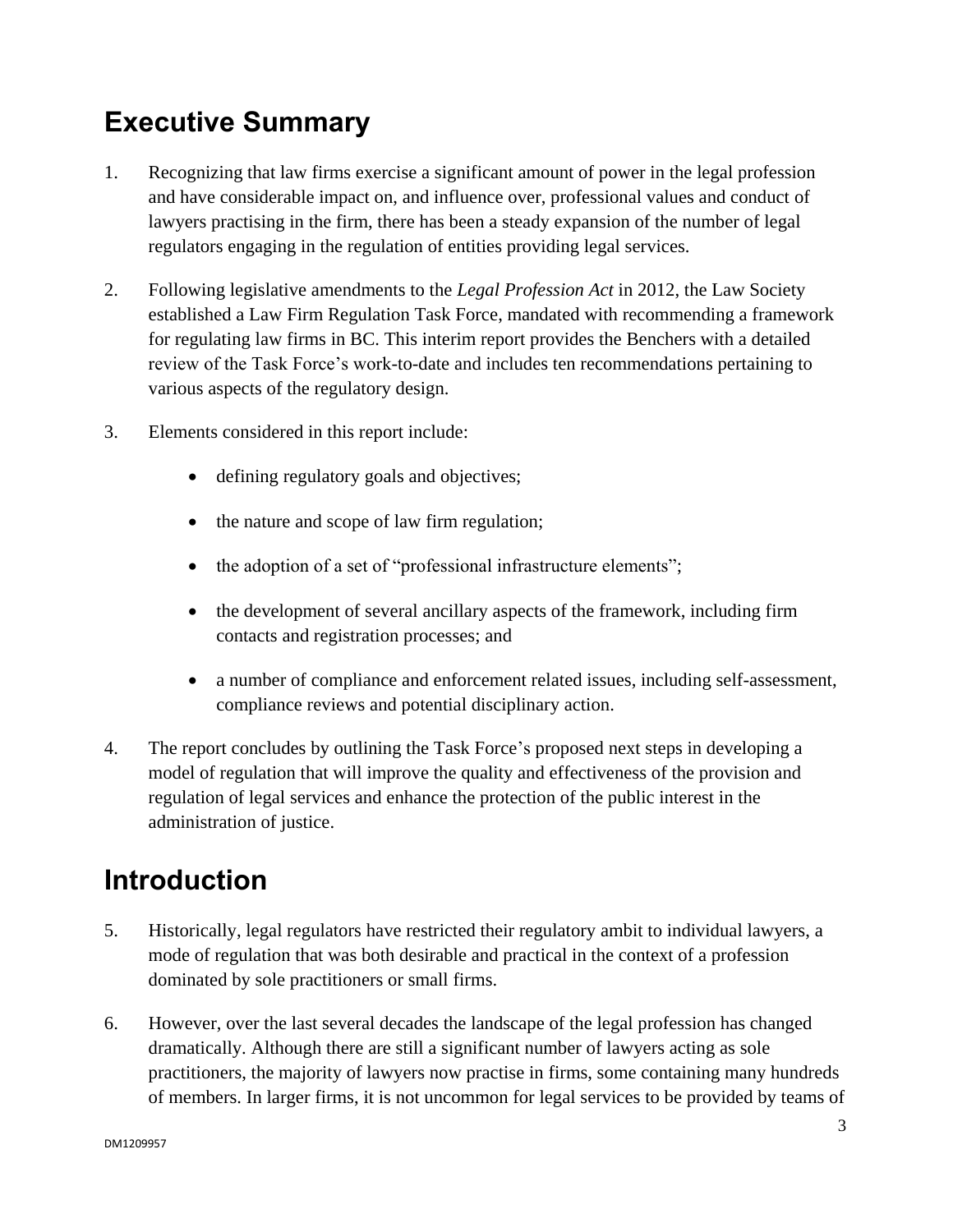lawyers under the management or direction of a lead lawyer, and many aspects of the provision of legal services, including conflicts, accounting, training and supervision are carried out at the firm level. Even in small and middle sized firms, billing and other administrative aspects of practice are often handled by the firm itself. Despite these significant changes, the regulatory approach has, until recently, remained largely the same – focused on the individual.

- 7. Increasingly, there is also a recognition that firms tend to develop distinct organizational cultures that affect the manner in which legal services are provided. Accordingly, firms have become relevant actors in terms of their impact on, and influence over, professional values and conduct, and exercise a significant amount of power in the legal profession.<sup>1</sup>
- 8. In response, many jurisdictions are adopting new regulatory models designed to address the conduct of law firms. This interim report outlines work of the Law Society's Law Firm Regulation Task Force, which has spearheaded the development of a law firm regulation framework for BC.

## <span id="page-3-0"></span>**Background**

- 9. Over the last decade, there has been a steady expansion of the number of regulatory regimes that have introduced aspects of regulation that specifically address entities that provide legal services. Regulators of the legal profession in England and Wales, and several Australian states have adopted regulatory models that address professional conduct at the firm level. Many Canadian provinces have followed suit, with numerous law societies broadening their regulatory focus, shifting from a model that exclusively focuses on individual lawyers to one that also includes the collective lawyers work in. Nova Scotia, Quebec, Ontario, Alberta, Saskatchewan and Manitoba are all at various stages of developing their own frameworks for entity regulation.<sup>2</sup>
- 10. In 2011, the Benchers decided there was merit in exploring the extent to which the Law Society could directly regulate law firms in BC.<sup>3</sup> Recognizing that firms are now a dominant

 $\overline{a}$ <sup>1</sup> Adam Dodek, "Regulating Law Firms in Canada" (2012) 90:2 Canadian Bar Review. Dodek argues that law firm culture needs to be the focus of regulation. Rationale presented to support this new regulatory approach, include: the impact of firms' cultures on the provision of legal services and associated professional conduct; public perception that members of large firms receive favourable treatment from regulators, undermining confidence in the self-regulation of the profession; and the recognition that most other professions regulate entities. Online at:

[http://papers.ssrn.com/sol3/papers.cfm?abstract\\_id=1984635](http://papers.ssrn.com/sol3/papers.cfm?abstract_id=1984635) . See also Amy Saltzyn "What If We Didn't Wait?: Canadian Law Societies and the Promotion of Effective Ethical Infrastructure in Law Practices" (2014) Ottawa Faculty of Law Working Paper No. 2015-15. Online at[: http://papers.ssrn.com/sol3/papers.cfm?abstract\\_id=2533229](http://papers.ssrn.com/sol3/papers.cfm?abstract_id=2533229) <sup>2</sup> These jurisdictions are considering regulating non-legal entities as well. As such, their focus has been "entity" regulation rather than "law firm" regulation. At this stage, BC is only considering the regulation of law firms.

<sup>&</sup>lt;sup>3</sup> The Law Society's last two Strategic Plans have both contained initiatives addressing law firm regulation. Most recently, initiative 2-2(b) of the 2015-2017 Strategic Plan directs the continuation of the work of the Task Force in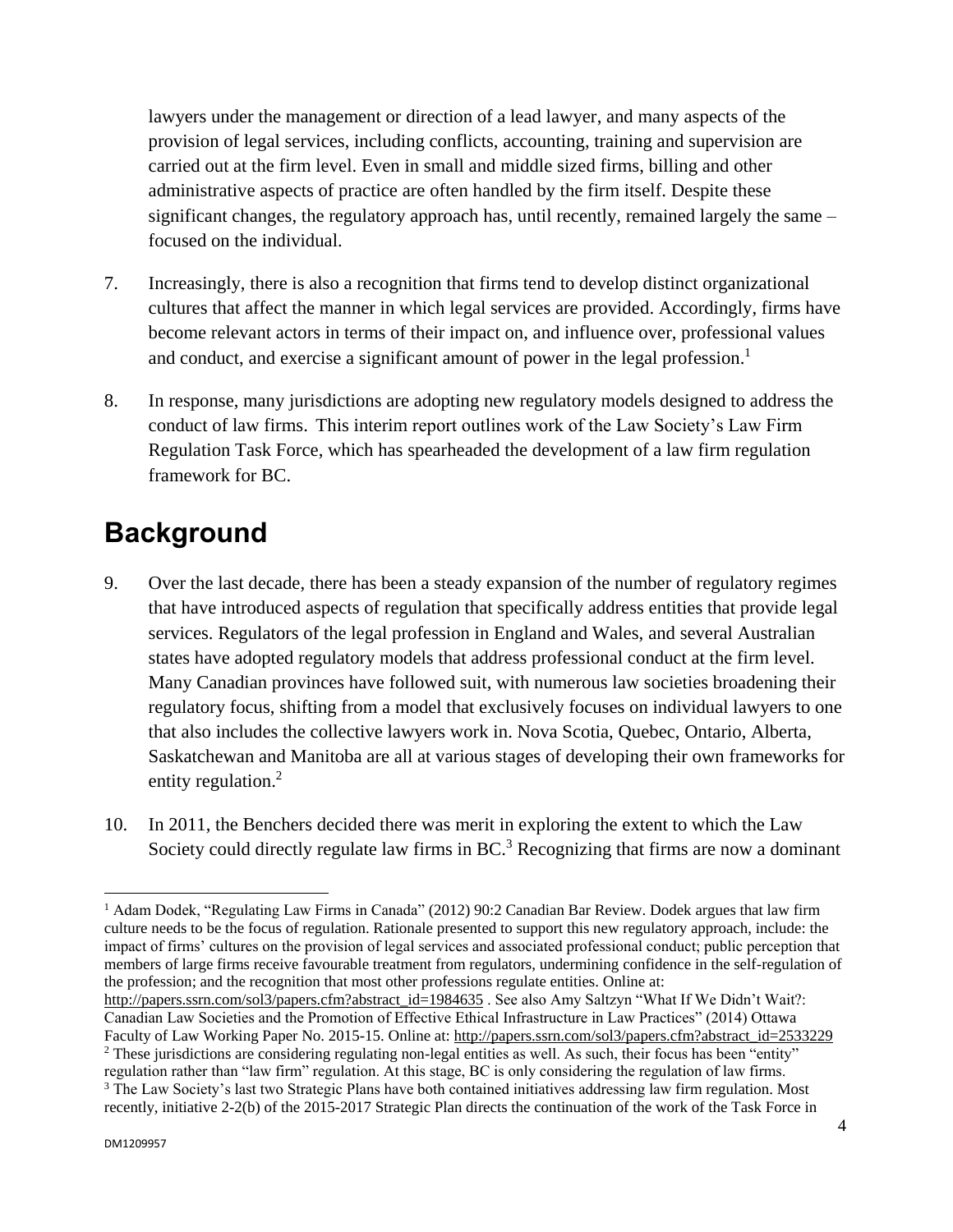– but as yet, unregulated – feature of the legal environment, firm regulation was seen as a means of improving the quality and effectiveness of the provision and regulation of legal services across the province.

- 11. In 2012, legislative amendments to the *Legal Profession Act ("LPA")* provided the Law Society with the authority to regulate law firms of any size and organizational structure. Some of these amendments are not yet in force, as they await the Law Society's determination about how to exercise this new authority.<sup>4</sup>
- 12. Following these legislative changes, the Executive Committee created a staff working group to gather information about law firm regulation in other jurisdictions and possible models for regulation, including the advantages and disadvantages of various approaches. In July 2014, the Law Firm Regulation Task Force was established. The Task Force, which is composed of both Benchers and non-Bencher members of the profession and is supported by a team of Law Society staff, was given the mandate of recommending a framework for regulating law firms.
- 13. The Task Force is guided by four primary objectives:
	- a. to enhance the regulation of the legal profession by expanding the regulatory horizon beyond individual lawyers to include entities that provide legal services;
	- b. to enhance regulation by identifying areas of responsibility for law firms that reflect the importance of their role and by identifying opportunities for the development of standards for centralized functions that support the delivery of legal services, such as conflicts management and accounting;
	- c. to engage law firms in ensuring compliance with regulatory requirements and efforts to maintain and, if necessary, to improve the professional standards and competence of lawyers who practise in the firm; and
	- d. to establish responsibilities for communication, both within law firms and between firms and the Law Society, to ensure appropriate attention is brought to all matters involving regulatory standards and professional obligations.
- 14. The Task Force has met on eight occasions, during which it has considered a wide breadth of topics. These include: the value of establishing regulatory goals and outcomes; the nature and scope of law firm regulation, with a particular focus on the implications for sole

 $\ddot{\phantom{a}}$ 

developing a framework for the regulation of law firms. Online at: [www.lawsociety.bc.ca/docs/about/StrategicPlan\\_2015-17.pdf.](http://www.lawsociety.bc.ca/docs/about/StrategicPlan_2015-17.pdf)

<sup>4</sup> To see the Bill at 3rd reading, se[e www.bclaws.ca/civix/document/id/bills/billsprevious/4th39th:gov40-3.](http://www.bclaws.ca/civix/document/id/bills/billsprevious/4th39th:gov40-3) Some amendments are proclaimed, such as the giving the Benchers the authority to make rules governing law firms, but are as yet, unused.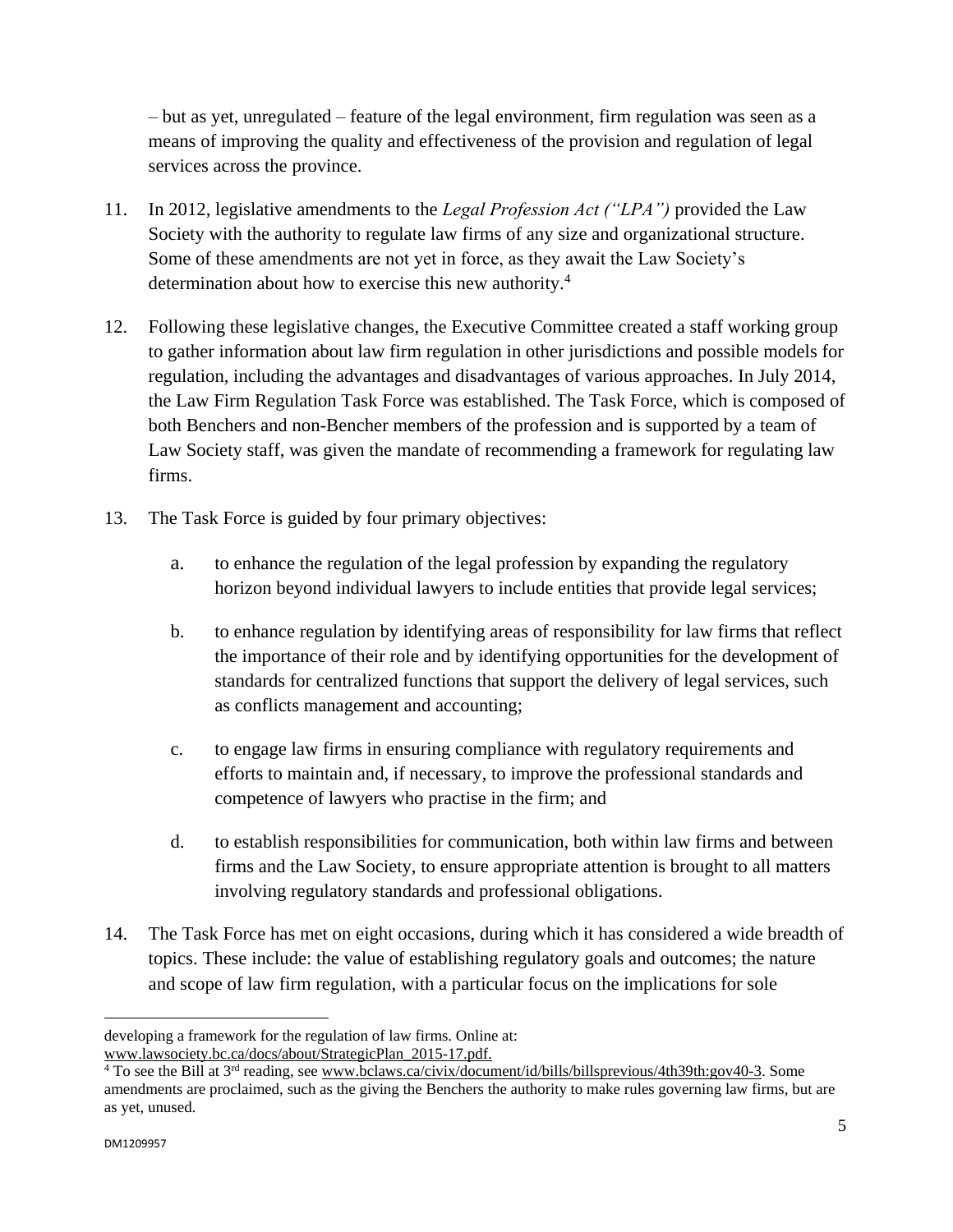practitioners; the creation of a set of "professional infrastructure elements" that will serve as the foundation of the regulatory framework; and the development of several ancillary aspects of the framework, including firm contact persons and registration processes. The Task Force has also discussed compliance and enforcement related issues, including self-assessment, compliance reviews and potential disciplinary action. Earlier this year, the Task Force also conducted a province-wide consultation canvassing lawyers on their views on many of these issues. Feedback from that consultation has been discussed by the Task Force and has aided in developing the recommendations below.

## <span id="page-5-0"></span>**Purpose**

- 15. At this juncture, the Task Force wishes to present the Benchers with an interim report. The purpose of this report is to provide a detailed summary of the Task Force's work-to-date and reasoning, as well as to outline a series of recommendations that the Task Force has settled on.
- 16. The Task Force hopes that the report will elicit discussion around the recommendations presented below. As noted throughout this report, some aspects of the overall scheme are still under consideration, and feedback from the Benchers will assist the Task Force in continuing to develop some of the more detailed aspects of the regulatory framework.

## <span id="page-5-1"></span>**Regulatory Goals**

- 17. In the early stages of its work, the Task Force identified a number of rationales for pursuing law firm regulation. A central goal is to ensure fair and effective regulation that recognizes some issues and concerns transcend the work of any individual lawyer and are more akin to 'firm' responsibilities. Equally importantly, the new regulatory framework aims to aid the profession in delivering high quality legal services to clients through fostering a supportive, non-adversarial firm-regulator relationship. An additional regulatory goal of adopting a proactive approach to regulation is to reduce the types of behaviours that lead to incidents of misconduct, complaints and investigations. In so doing, the regulation should enhance the protection of the public interest in the administration of justice, as well as improving the Law Society's effectiveness as a regulator. These broad goals have informed much of the Task Force's work in developing the proposed regulatory model presented in this report.
- 18. Some jurisdictions have gone further than identifying a general set of rationale for law firm regulation and have established a set of specific "regulatory outcomes" – or the desired ends of the regulatory regime. These outcomes tend to be high-level and aspirational in nature and serve three major purposes: first, they help shape the regulatory scheme itself; second, they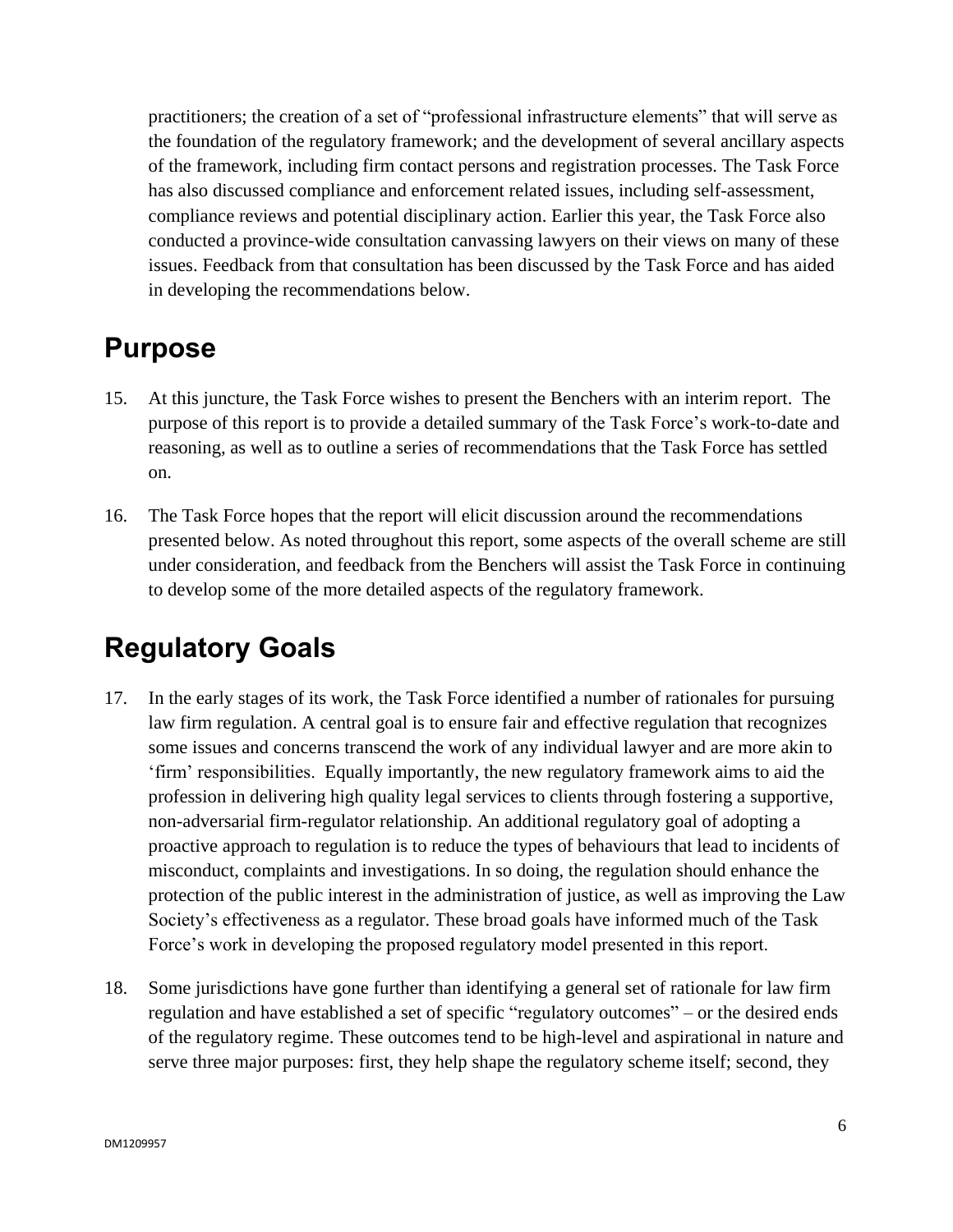can assist in clarifying the purpose of the regulation for both the profession and the public; and third, they can assist in measuring the success of the scheme, once implemented.

- 19. For example, the Nova Scotia Barristers' Society has developed six specific regulatory outcomes as part of its regulatory reform, which focus on lawyers and legal entities: providing competent legal services; providing ethical legal services; safeguarding client trust money and property; providing legal services in a manner that respects and promotes diversity, inclusion, substantive equality and freedom from discrimination; and providing enhanced access to legal services.<sup>5</sup>
- 20. At this stage, the Task Force is of the view that it is not essential to establish an exhaustive list of regulatory outcomes for BC. Rather, the Task Force recommends focusing on adopting a comprehensive set of "professional infrastructure elements," which represent key areas for which law firms bear some responsibility for the professional conduct of their lawyers. These elements, as further described at page 12 of this report, act as the backbone of the regulatory framework and are the *means* of achieving the goals of law firm regulation, rather than the end goals (regulatory outcomes) themselves. Many jurisdictions rely on similar types of elements or principles to define and guide the overall purpose of the regulation, rather than establishing a separate list of high-level, aspirational regulatory outcomes, as Nova Scotia has done.

**Recommendation 1 -** Focus on the development of professional infrastructure elements as a means of achieving the desired outcomes of law firm regulation

21. Once the regulatory framework has been established, the Task Force may reconsider whether there is merit in developing regulatory outcomes, particularly as it relates to measuring the success of law firm regulation.

## <span id="page-6-0"></span>**Proposed Application of Law Firm Regulation**

22. The nature and scope of law firm regulation are key issues for the Task Force, with the question of 'how' and 'who' to regulate being fundamental to the overall design of the new regulatory framework.

 $\ddot{\phantom{a}}$ 

<sup>5</sup>Regulatory outcomes for Nova Scotia are currently in draft form. See online at:<http://nsbs.org/mselp-outcomes>Nova Scotia is also undertaking a broad exploration of changes to the entire regulatory model, for which it has identified defined regulatory "objectives" that set out the purpose and parameters of legal services regulation, more generally. See online at:<http://nsbs.org/nsbs-regulatory-objectives>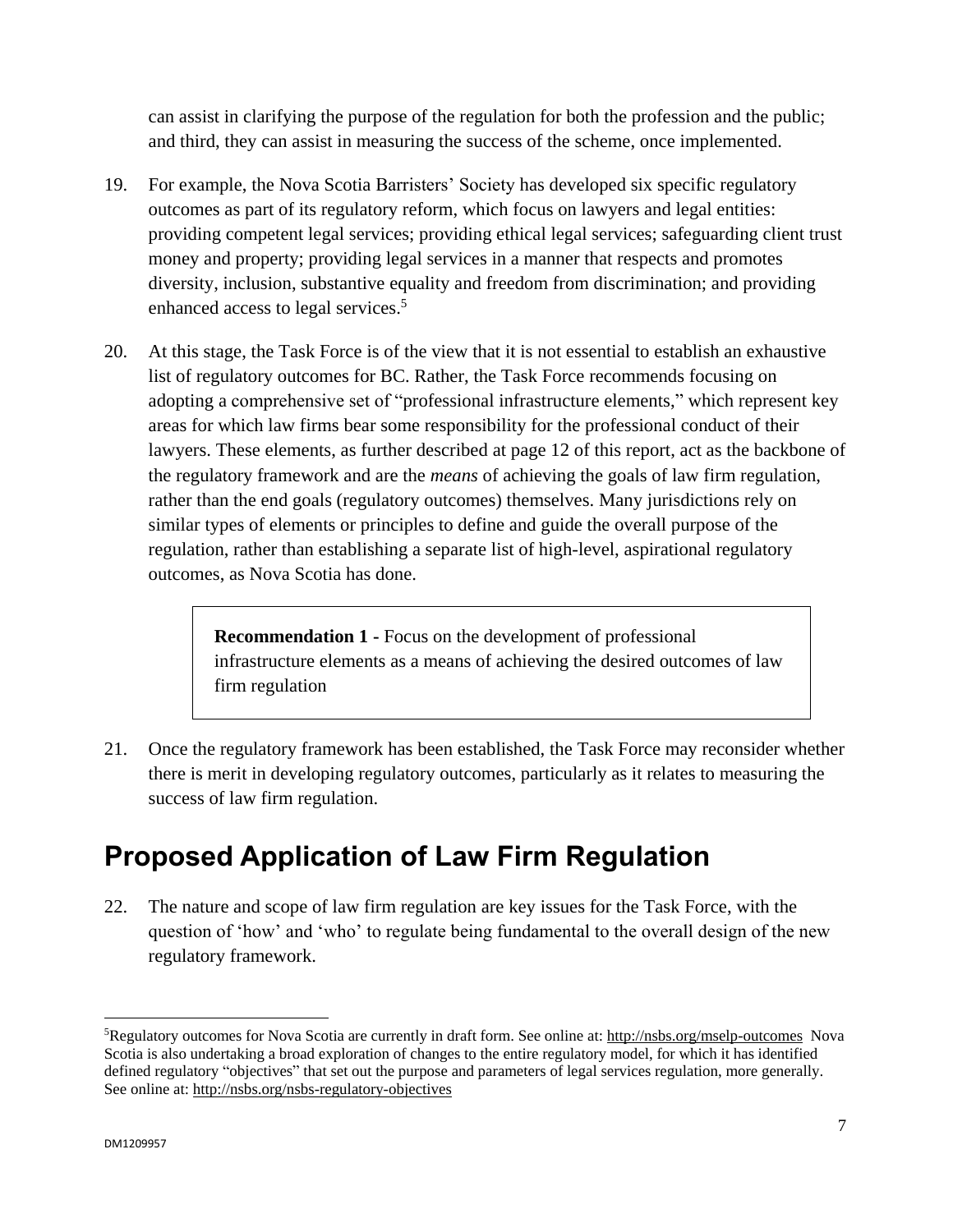### <span id="page-7-0"></span>**Nature of law firm regulation**

- 23. The Task Force has engaged in considerable discussion regarding the merits of adopting a "proactive" regulatory approach. Proactive regulation refers to steps taken by the regulator, or aspects built in to the structure of the regulation, that attempt to address or eliminate potential problems before they arise, including misconduct that may or may not result in complaints to the regulator. Accordingly, the emphasis is on assisting firms to comply, rather than punishing them for non-compliance. This model is premised on the theory that the public is best served by a regulatory regime that prevents problems in the first place, rather than one that focuses on taking punitive action once they have occurred.
- 24. Proactive regulation is also typically "outcomes-based," involving the setting of target standards or principles with which law firm compliance is encouraged. These principles are established and articulated by the regulator such that firms are told *what* they are expected to do, but there are no rules that tell firms *how* to specifically satisfy the principles and achieve compliance. This approach encourages both accountability and innovation in meeting professional and ethical duties.
- 25. In contrast, "reactive" regulation focuses on establishing specific prohibitions through prescriptive legal requirements (rules) and instituting disciplinary action when rules are violated. This is the approach law societies have traditionally taken when regulating lawyers: complaints are addressed individually in response to past misconduct.
- 26. A major criticism of this rules-based, complaints-driven model of regulation is that rather than taking steps to prevent the conduct from occurring in the first place, the regulator intervenes after the fact, and then only to sanction the lawyer for conduct that has already occurred. This creates little, if any, latitude for regulators to proactively manage behaviours of concern before they escalate.

**Recommendation 2 – Emphasize a proactive, outcomes-based regulatory** approach

27. Following a review of a substantial body of academic literature as well as existing and developing models of law firm regulation, 6 the Task Force proposes a hybrid approach that

 $\ddot{\phantom{a}}$ 

<sup>6</sup> The Solicitors Regulation Authority in England and Wales and a number of Australian jurisdictions all take a proactive, principles-based regulatory approach. Alberta, Saskatchewan, Manitoba and Ontario are all considering adopting proactive compliance-based regulation for law firms, while Nova Scotia is currently in the process of implementing what is referred to as "proactive management based regulation." The Canadian Bar Association also supports the proactive, compliance-based regulation of law firms.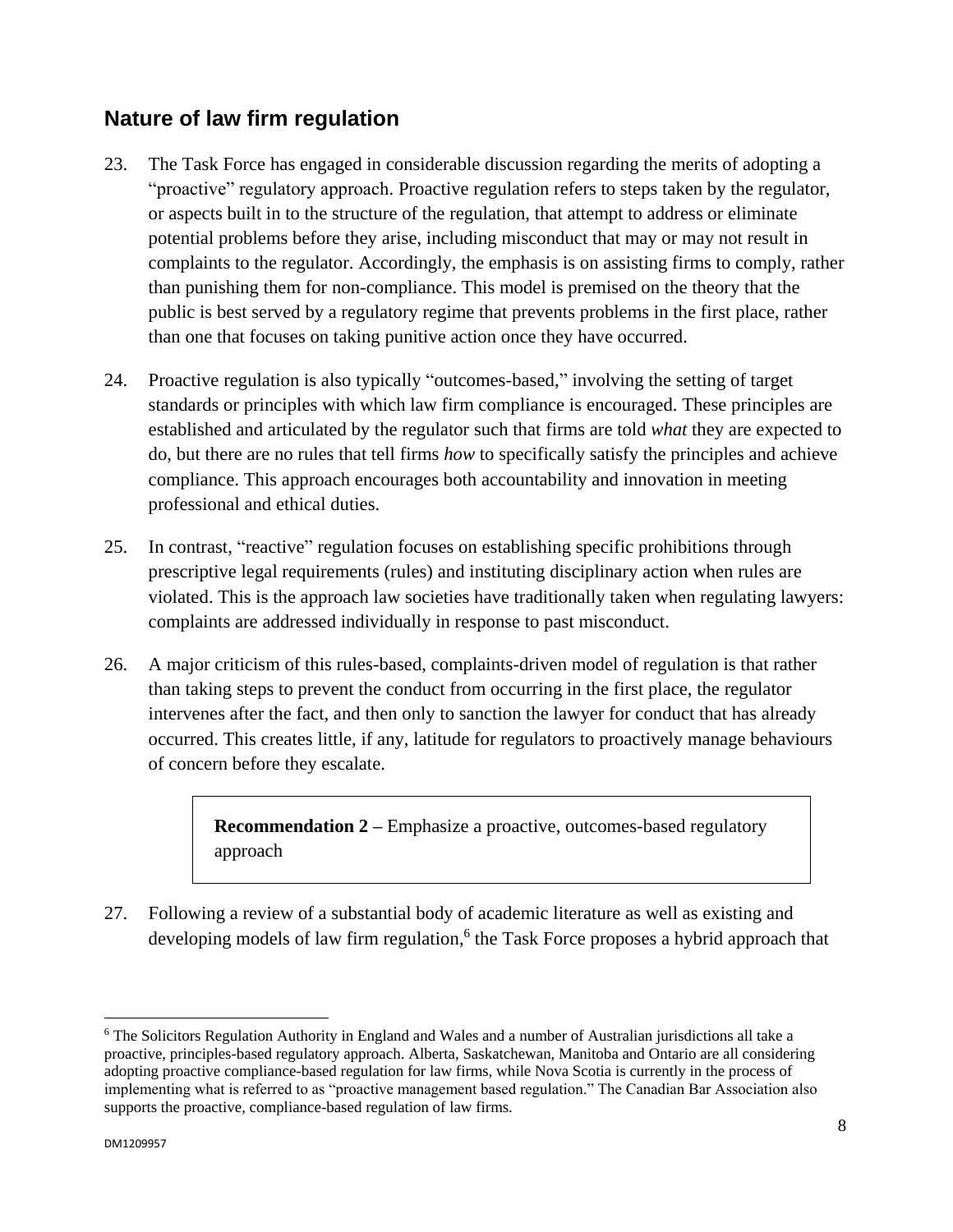emphasizes a proactive, principled, outcomes-based regulatory structure that is supported by a limited number of prescriptive elements designed to strengthen compliance.

- 28. As compared to more traditional modes of regulation, this "light touch" regulatory approach which has informed many aspects of the regulatory design recommended by the Task Force in this report — is one in which the enforcement of rules plays a secondary and supporting role in achieving desired outcomes. The primary focus is on providing transparency about the objectives to be achieved, and placing greater accountability on both the regulator and the regulated in working together to ensure the proactive prevention of harms.
- 29. Under this approach, firms would implement internal policies and procedures addressing high-level principles established by the Law Society ("professional infrastructure elements"). The focus would be on outcomes, working in partnership with firms to support them in developing and implementing these policies to create a robust infrastructure that promotes the professional, ethical behaviour of their lawyers.
- 30. New rules would be designed to make firms' development of, and adherence to these policies and procedures a regulatory requirement. Compliance may be monitored through self-assessment or compliance reviews, as further detailed later in this report. By creating obligations to implement policies that promote professional conduct, the Law Society and law firms become engaged in a joint effort to prevent the occurrence of the type of behaviours that result in harm to clients and the public, and which may result in complaints and subsequent regulatory intervention.

### <span id="page-8-0"></span>**Scope of law firm regulation**

31. Under the *Legal Profession Act*, the Law Society has the authority to regulate law firms, which are defined broadly as "a legal entity or combination of legal entities carrying on the practice of law." As a result, all lawyers, including sole practitioners, *could* be recognized as practising within law firms and fall within the ambit of law firm regulation. However, whether all lawyers *should* be subject to law firm regulation, or subject to the same degree of regulation, must be considered. In this vein, the Task Force has discussed the merits of extending law firm regulation to non-standard law firms, including sole practitioners, individual lawyers in space-sharing arrangements, pro-bono and non-profit legal organizations, government lawyers and in-house counsel.

> **Recommendation 3 –** Include traditional law firms and sole practitioners within law firm regulation, while considering the inclusion of pro bono and non-profit legal organizations, government lawyers and in-house counsel at a later stage of regulatory development.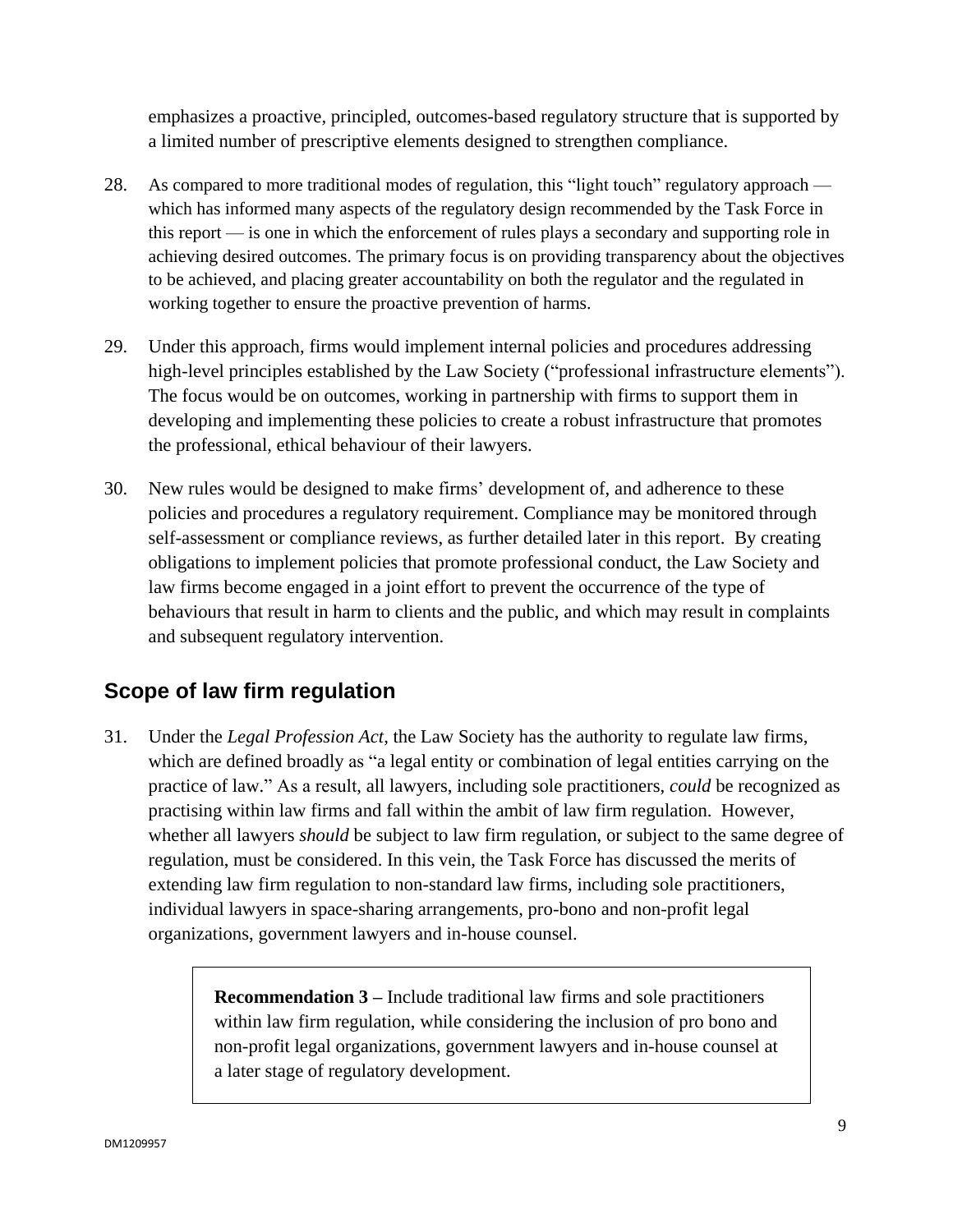### *Traditional law firms*

- 32. In BC, over 70% of lawyers now practise in law firms comprising two or more lawyers. Of these, 35% practise in small firms (2-10 lawyers), 13.7% practise in medium-sized firms (11- 20 lawyers) and 24.2 % practise in large firms of 20 lawyers or more. The remaining 27% are sole practitioners.<sup>7</sup>
- 33. In order to design a comprehensive regulatory scheme, the Task Force recommends that all law firms should be subject to some form of law firm regulation, without distinction based on size. However, the Task Force is aware that the particular sensitivities associated with firm size should be recognized throughout the regulatory development process. Care must be taken not to add burdensome layers of regulation on top of the duties and obligations that existing rules already place on individual lawyers.

### *Sole Practitioners*

- 34. The prevailing view of the Task Force is that sole practitioners should not be excluded from all aspects of law firm regulation, given this type of practice structure provides a sizable portion of the legal services delivered in BC. This position is also informed by the concern that such an exclusion may encourage some lawyers to pursue sole proprietorship to avoid being subject to the new regulatory scheme. However, the Task Force recognizes that, as the only lawyer in the firm, any 'law firm' responsibilities to meet regulatory requirements effectively fall to this individual. Given the broad goal of improving the regulatory process, creating additional burdens or costs for sole practitioners, or worse, double-regulation (as both an individual and a firm) should be avoided. Further, there may be some aspects of law firm regulation that have limited practical application when the firm consists of only one lawyer.
- 35. For example, if law firm regulation introduced a requirement that each firm must have policies and procedures in place to ensure conflicts of interest are avoided, consideration must be given to how this requirement should be tailored to the circumstances of sole practitioners, who, as individual lawyers, already have an independent professional responsibility to avoid conflicts of interests.
- 36. The Task Force recognizes that the nature and complexity of such policies will also vary based on whether the practice comprises one lawyer or hundreds, and the regulatory framework must recognize that a one-size-fits-all approach will be insufficient.

<sup>7</sup> These statistics were compiled on September 15, 2016.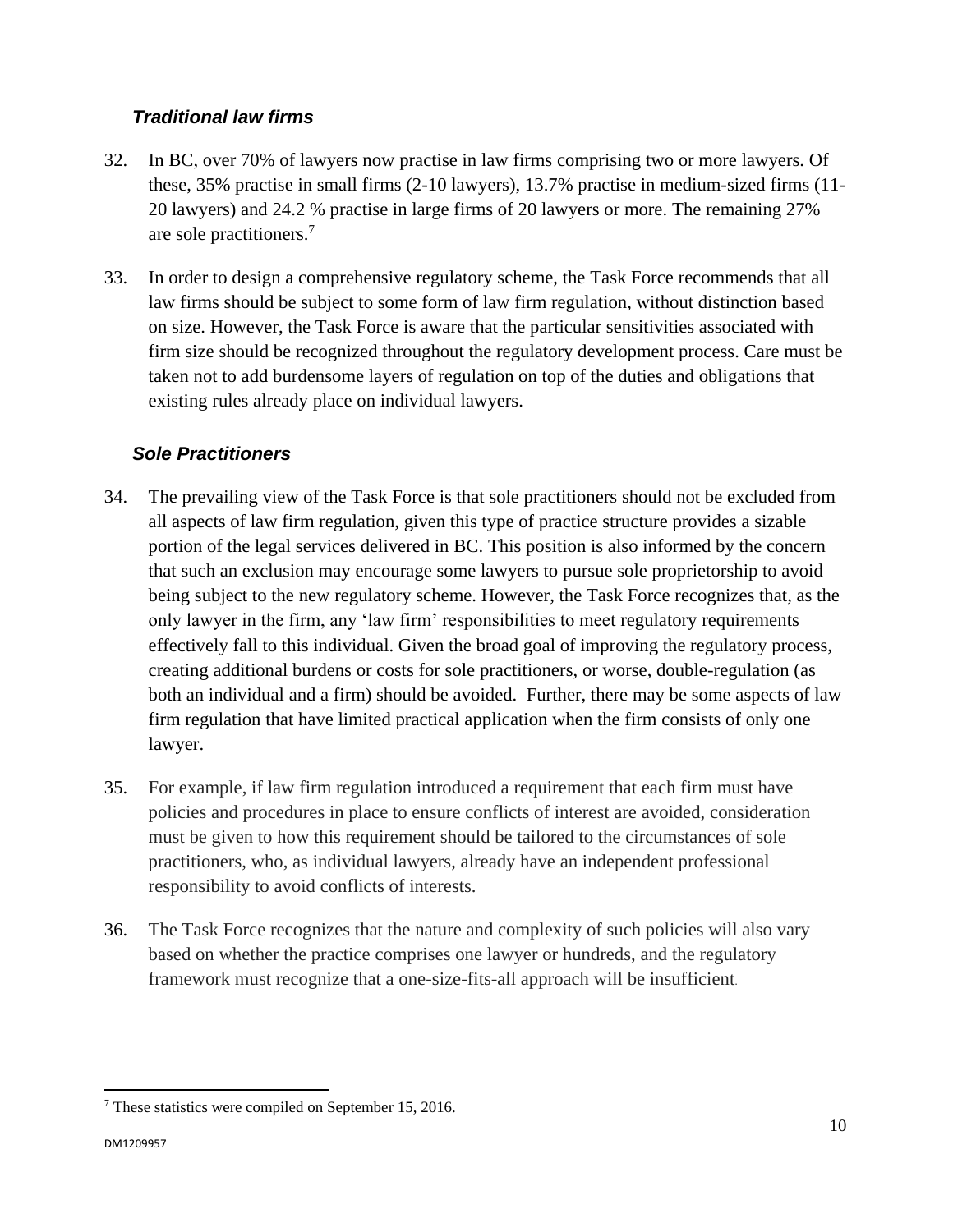- 37. The Canadian Bar Association ("CBA") has also highlighted the importance of ensuring that regulations are designed with a view to the unique practice circumstances of sole practitioners, including considering exemptions, as required, to avoid undue burden.<sup>8</sup>
- 38. The Task Force recommends that sole practitioners be engaged throughout the consultation process and provided with additional support as new regulations are rolled out, including guidance on the new regulatory requirements and access to model policies, specially-tailored education, training and mentorship programs.

### *Lawyers in space-sharing arrangements*

- 39. The Task Force also recommends that sole practitioners in space-sharing arrangements be considered a regulated entity for some aspects of law firm regulation. These small collectives frequently develop creative, pragmatic and mutually-beneficial ways of supporting each other in practice, a mode of cooperation that the new regulatory scheme will actively encourage. Accordingly, rather than each lawyer being individually responsible for every aspect of compliance, space-sharing lawyers will be able to find ways to exploit efficiencies by meeting particular compliance obligations together.
- 40. Again, it is important that the unique practice circumstances of these groups are supported, not burdened, by the overarching regulatory design. In the next phase of its work, the Task Force will continue to consider how facilitating group compliance for space-sharing lawyers may best be achieved.

### *Pro bono and non-profit legal organizations*

41. The Task Force recognizes that organizations which exclusively provide pro bono or nonprofit legal services play a unique role in the provision of legal services within BC. Accordingly, the Task Force recommends undertaking a detailed analysis of the merits of their inclusion or exclusion from law firm regulation as part of the next phase of regulatory development, once critical design elements are in place.

#### *Government lawyers and in-house counsel*

42. As a collective, lawyers working within government and as in-house counsel operate in a very different context than private law firms, particularly given that they are not providing legal advice directly to the public. Consequently, some of the principles that underpin the

<sup>8</sup> See CBA Resolution 16-19-A "Entity Regulation and Unique Circumstances of Small and Sole Practitioners". Online at: [https://www.cba.org/getattachment/Our-Work/Resolutions/Resolutions/2016/Entity-Regulation-and-](https://www.cba.org/getattachment/Our-Work/Resolutions/Resolutions/2016/Entity-Regulation-and-Unique-Circumstances-of-Smal/16-19-A-ct.pdf)[Unique-Circumstances-of-Smal/16-19-A-ct.pdf](https://www.cba.org/getattachment/Our-Work/Resolutions/Resolutions/2016/Entity-Regulation-and-Unique-Circumstances-of-Smal/16-19-A-ct.pdf)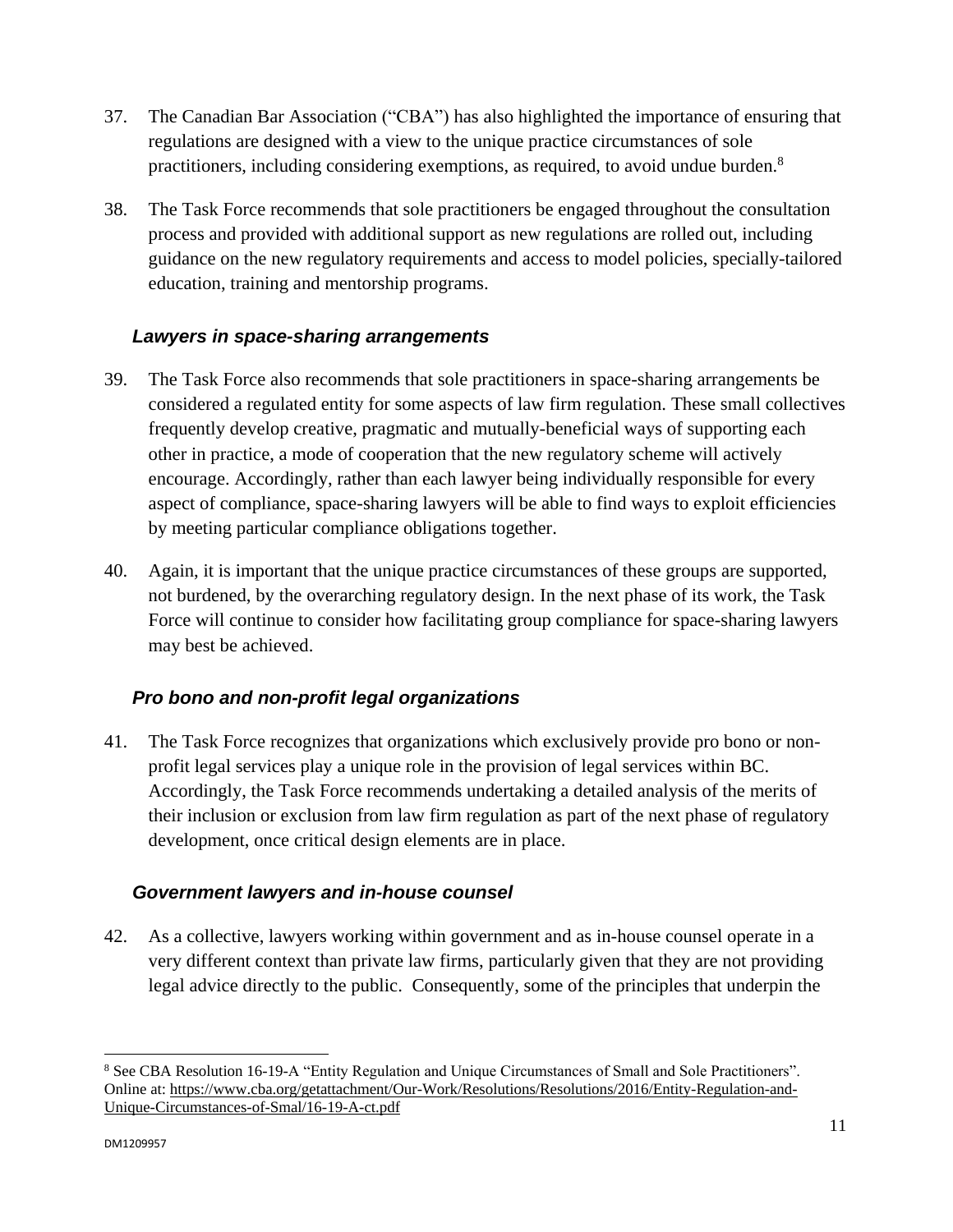new regulatory framework may not be as relevant or applicable as they are to those in private practice.

- 43. On this basis, the Task Force recommends that government lawyers and in-house counsel not be included in the scope of law firm regulation at this stage. This position aligns with that of the CBA, which also supports more study and consultation before law firm regulation is extended to these groups of lawyers.<sup>9</sup> The Law Society of Upper Canada also suggests an incremental approach to the application of law firm regulation to government lawyers, corporate and other in-house counsel.<sup>10</sup>
- 44. Accordingly, the inclusion of these 'firms' into the regulatory scheme will be reconsidered at a later date.

### *Alternative business structures*

- 45. The question of whether to allow non-lawyer controlling ownership of legal service providers is a distinct issue from the matter of law firm regulation. Consequently, when determining what type of regulatory framework is most suitable for law firm regulation, and establishing the associated regulatory elements, the Task Force will not address whether the Law Society should be engaged in the regulation of other kinds of entities.
- 46. Notwithstanding the proposed inclusions and exclusions detailed above, the Task Force envisages a multi-phased introduction of the new regulatory program such that some, if not all, of the practice structures initially identified as falling outside the ambit of law firm regulation may be subject to new regulatory requirements at a later date. Throughout the implementation process, the Task Force will continue to reflect on the appropriateness of the framework's application to pro bono and non-profit legal organizations, as well as government and in-house counsel.

## <span id="page-11-0"></span>**Regulatory Framework Foundation: "Professional Infrastructure Elements"**

47. Much of the Task Force's work-to-date has focused on determining where injecting aspects of regulation that specifically target firms would support or supplement the existing regulatory system. This includes areas where it may be more appropriate to entirely shift responsibility away from the individual lawyer and place it on the firm.

 $\overline{a}$ <sup>9</sup>Letter from the Canadian Bar Association to the Federation of Law Societies and the Law Society of Upper Canada (February 26, 2016).

<sup>&</sup>lt;sup>10</sup> Law Society of Upper Canada, "Promoting Better Legal Practices" (2016). Online at : <https://www.lsuc.on.ca/with.aspx?id=2147502111>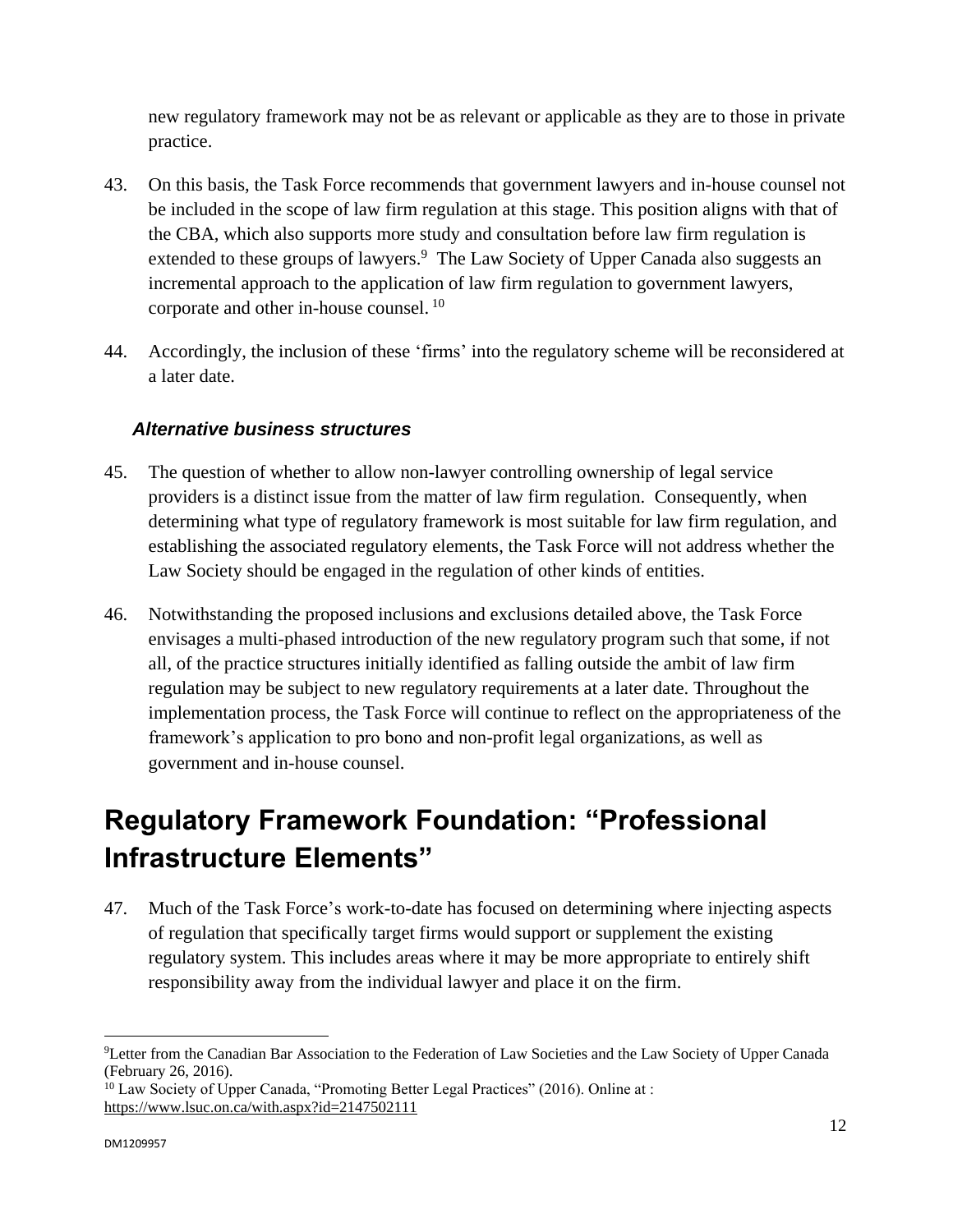- 48. Aided by consultation with the Law Society membership, a review of regulatory frameworks of other jurisdictions implementing law firm regulation, and a review of the *Legal Profession Act*, Law Society Rules and Code of Professional Conduct, the Task Force has identified eight specific areas where it is appropriate for firms to take responsibility to implement policies and procedures that support and encourage appropriate standards of professional conduct and competence.
- 49. These eight elements, which the Task Force has called "professional infrastructure elements," correlate to core professional and ethical duties of firms. They are designed to be sufficiently high level and flexible to be adapted to different forms of practice, yet concrete enough to establish clear, basic standards for firm conduct.
- 50. Under the new framework, firms would be required to put in place if they have not done so already – policies and procedures in relation to each of the professional infrastructure elements. Firms would be left to determine how to most effectively create and implement these policies rather than being subject to prescriptive rules. The expectation is that firms will use these professional infrastructure elements to guide best practices and to evaluate their compliance with the overarching regulatory requirements.

**Recommendation 4 –** Adopt a set of professional infrastructure elements

- 51. The Task Force recommends adopting the set of eight professional infrastructure elements set out below. These elements reflect a refinement of the Task Force's considerable work on this issue and represent the key areas for which law firms bear some responsibility for the professional conduct of their lawyers. The proposed elements will be accompanied by associated guidance questions that will assist firms in determining how to interpret and satisfy each particular principle.
- 52. Firms may design their own policies and procedures addressing these elements. The Law Society will also aim to develop model policies in key areas that firms may choose to adopt or modify, which may be of particular benefit to small firms and sole practitioners who do not already have policies in place or do not have sufficient resources to develop them on their own.
- 53. Regardless of how policies are created or implemented, it is ultimately a firm's responsibility to decide how to comply with the professional infrastructure elements, taking into account the nature, scope, size and characteristics of their practice.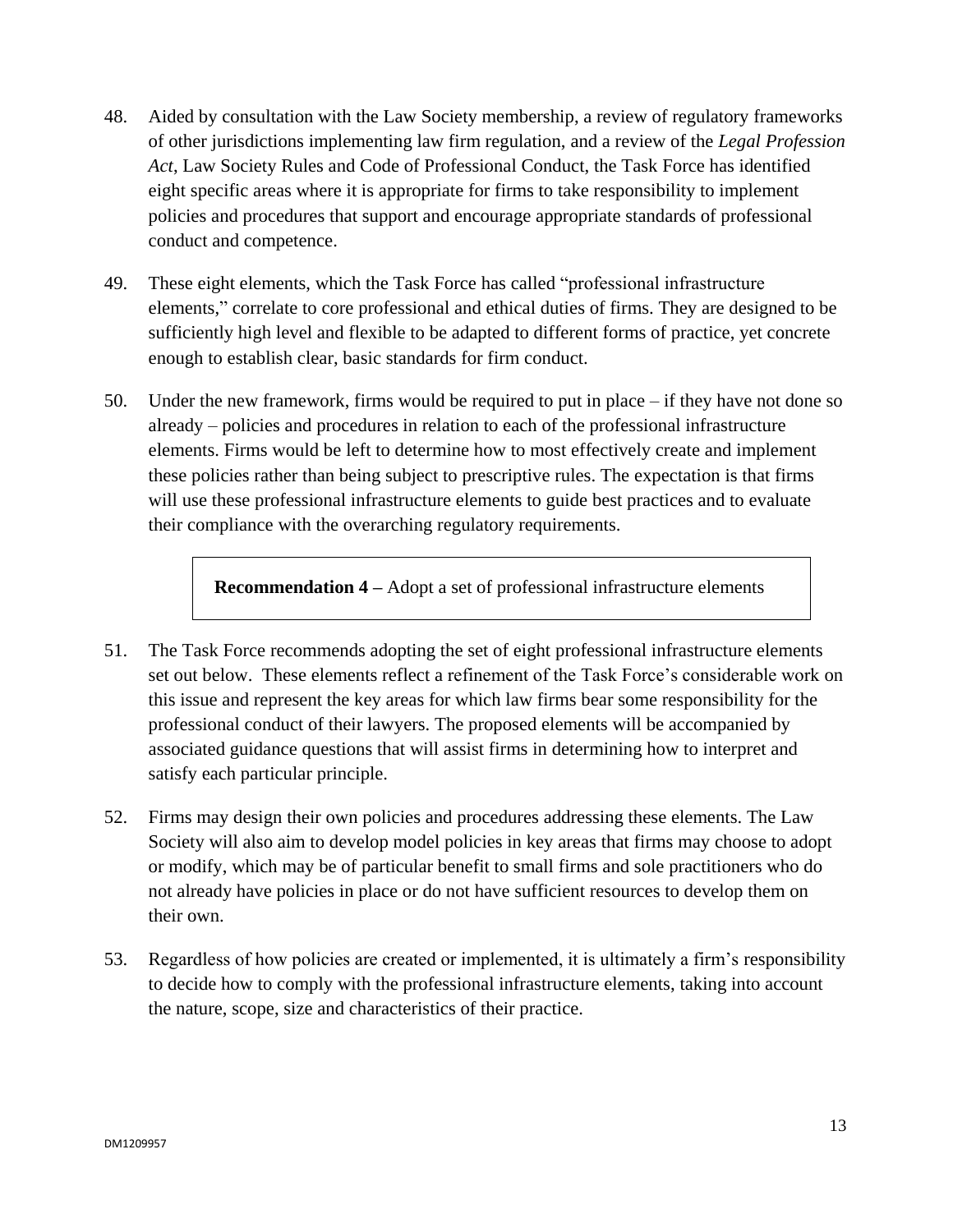#### **Element** Description Rationale **1. Competence and effective management of the practice and staff** Ensuring the firm provides for the delivery of quality and timely legal services by persons with appropriate skills and competence. This includes ensuring that: • issues or concerns about competence are handled in a constructive and ethically appropriate fashion, • the delivery, review and follow up of legal services are provided in a manner that avoids delay, the firm enables lawyers to comply with their individual professional obligations, and  $\bullet$  the firm provides effective oversight of the practice, including succession planning. Issues relating to competence give rise to significant risks for the public and clients, including exposing law firms and lawyers to negligence claims and complaints. These issues can result from poor oversight of work products and the practice more generally. **2. Client relations** Providing for clear, timely and courteous communication with clients, client relations and delivery of legal services so that clients understand the status of their matter throughout the retainer and are in a position to make informed choices. This includes having an effective internal complaints process available to clients in the event Of the complaints received by the Law Society, many stem from a lack of appropriate communication with the client or delay resulting in the client feeling neglected. Many complaints are closed at the Law Society staff level, which means they are not serious enough to be referred to a regulatory committee; however, they account for a significant proportion of complaints. Law firms are well

### <span id="page-13-0"></span>**Proposed Professional Infrastructure Elements**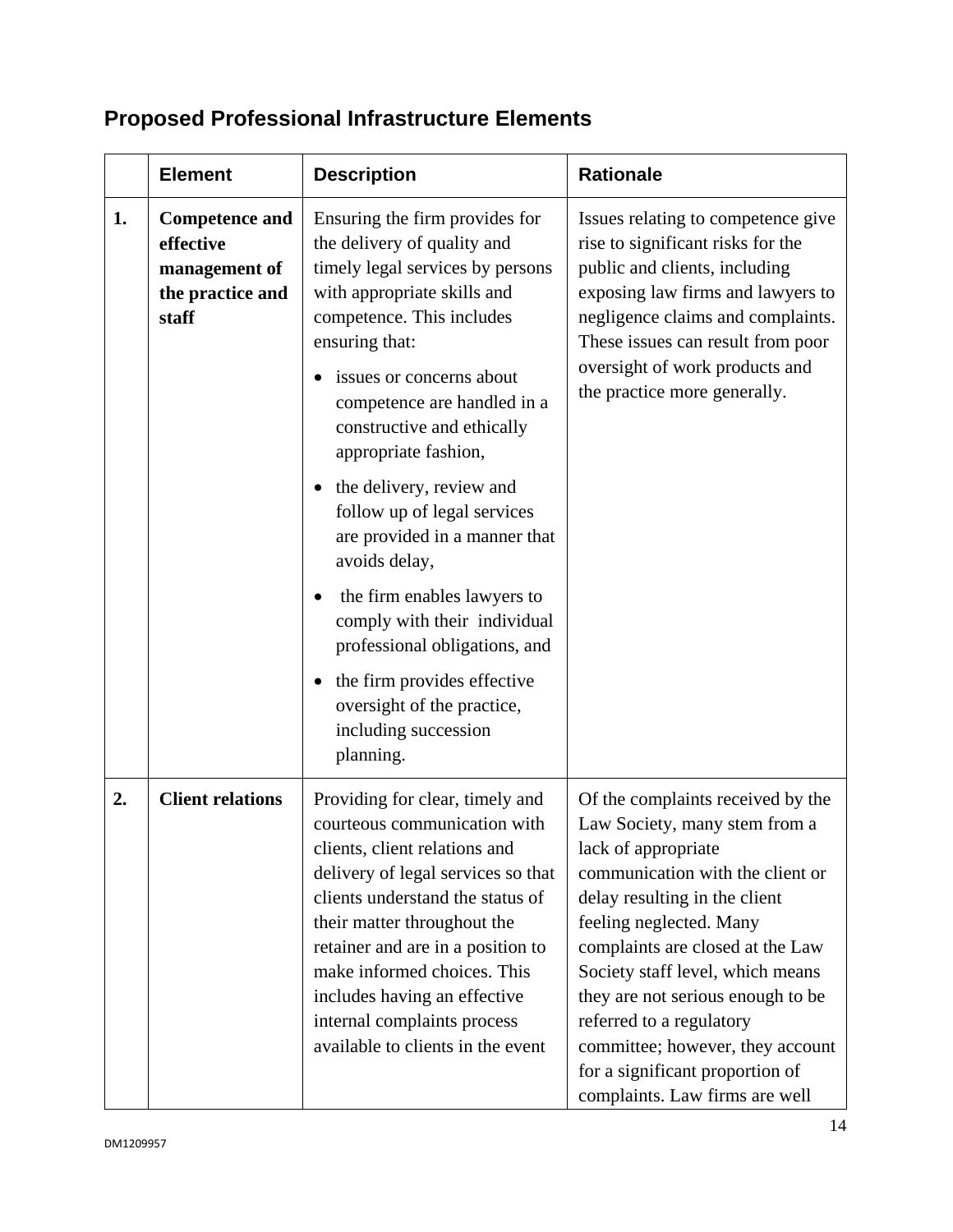|    |                 | of a breakdown in the<br>relationship.                                                                                                                                                                                | positioned to influence lawyer<br>behaviour in a positive manner<br>and prevent these types of<br>complaints from occurring in the<br>first place.                                                                                                                                                                                                                                                                                                                                                                                                                                                                                                                                                                                                                                                                                                                                                                                                                                                                                                                                       |
|----|-----------------|-----------------------------------------------------------------------------------------------------------------------------------------------------------------------------------------------------------------------|------------------------------------------------------------------------------------------------------------------------------------------------------------------------------------------------------------------------------------------------------------------------------------------------------------------------------------------------------------------------------------------------------------------------------------------------------------------------------------------------------------------------------------------------------------------------------------------------------------------------------------------------------------------------------------------------------------------------------------------------------------------------------------------------------------------------------------------------------------------------------------------------------------------------------------------------------------------------------------------------------------------------------------------------------------------------------------------|
| 3. | Confidentiality | Ensuring client information,<br>documents and communications<br>are kept confidential and free<br>from access, use, disclosure or<br>disposal unless the client<br>consents or it is required or<br>permitted by law. | Solicitor-client privilege and<br>confidentiality are principles of<br>fundamental justice and civil<br>rights of supreme importance in<br>Canadian law. <sup>11</sup> One of a lawyer's<br>most important ethical obligations<br>is to uphold and protect these<br>principles. Failure to do so is to<br>violate significant professional<br>obligations. Further, law firms in<br>BC are subject to privacy<br>legislation which sets out a series<br>of obligations concerning the<br>collection, storage and use of<br>personal information.<br>Nevertheless, the Law Society<br>receives a number of errors and<br>omissions claims and complaints<br>relating to lost or missing<br>documents. <sup>12</sup> Lawyers are also<br>required to report lost or<br>improperly accessed records, or<br>records that have not been<br>destroyed in accordance with<br>instructions, to the Law Society<br>under Rule 10-4. Given the vast<br>amount of personal information<br>about clients in the possession of<br>law firms, the potential for human<br>error in this regard is high. |

<sup>11</sup> *Lavallee, Rackell and Heintz v. Canada (Attorney General),* [2002] 3 S.C.R. 209

<sup>12</sup> The Law Society of British Columbia, Practice Material: Practice Management (February 2013) at p. 24. Online at: <http://www.lawsociety.bc.ca/page.cfm?cid=300>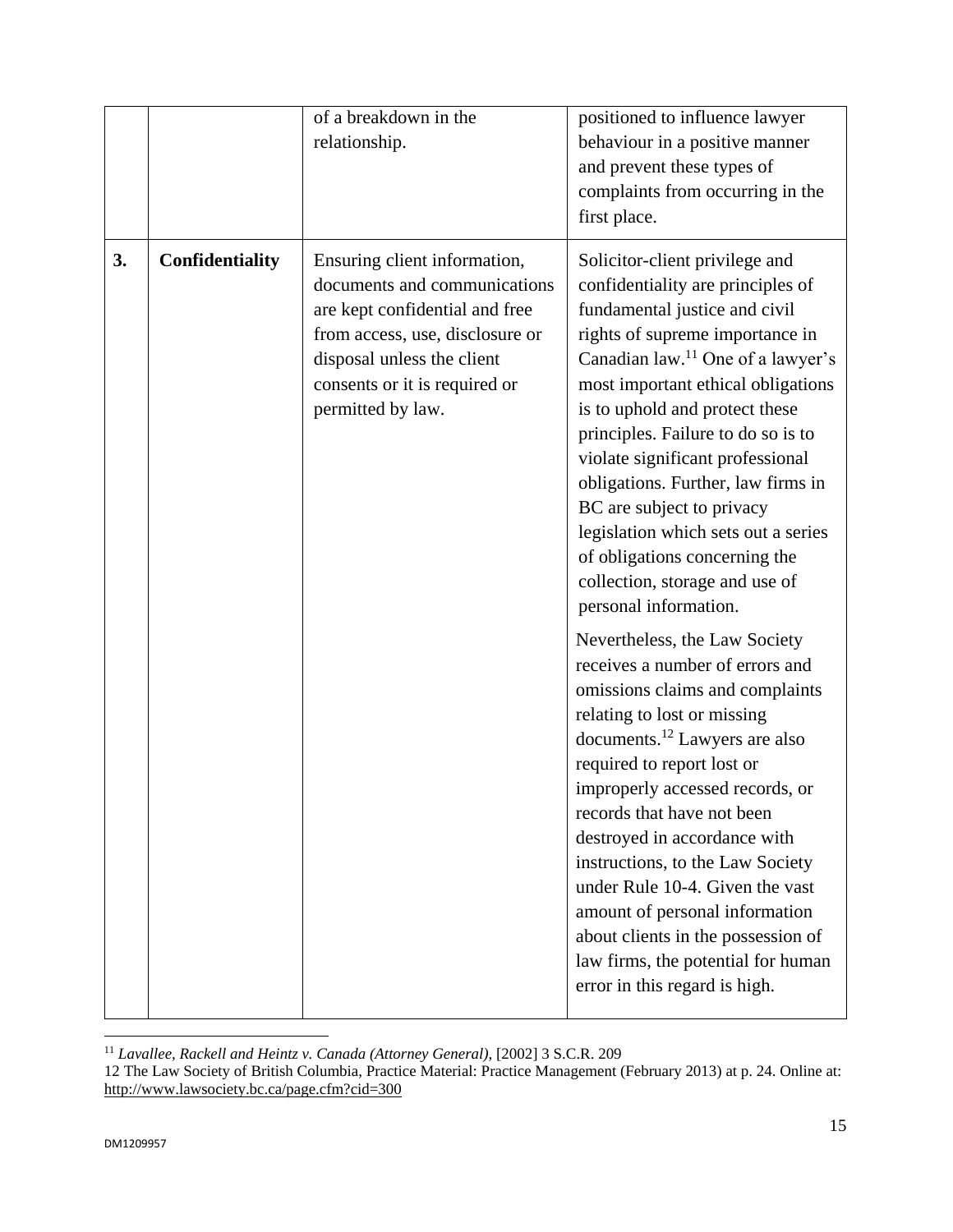| 4. | <b>Avoiding</b><br>conflicts of<br>interest                                    | Ensuring conflicts of interest are<br>avoided from the outset and,<br>where not avoided, ensuring<br>they are resolved in a timely<br>fashion.                                                                                                                                                                                                                                                                                 | Law firms have an important role<br>to play in educating lawyers and<br>non-legal staff about recognizing<br>conflicts of interest and related<br>issues. Conflict allegations<br>accounted for about 8% of new<br>complaints received by the Law<br>Society in 2015. In some cases,<br>the conflict could have been<br>avoided had the firm had an<br>appropriate system for performing<br>a conflicts check. |
|----|--------------------------------------------------------------------------------|--------------------------------------------------------------------------------------------------------------------------------------------------------------------------------------------------------------------------------------------------------------------------------------------------------------------------------------------------------------------------------------------------------------------------------|----------------------------------------------------------------------------------------------------------------------------------------------------------------------------------------------------------------------------------------------------------------------------------------------------------------------------------------------------------------------------------------------------------------|
| 5. | <b>Maintaining</b><br>appropriate file<br>and records<br>management<br>systems | Providing appropriate file and<br>records management systems to<br>ensure that issues and other<br>tasks on a file are noted and<br>handled appropriately and in a<br>timely manner. This includes<br>providing for the appropriate<br>storage and handling of client<br>information to minimize the<br>likelihood of information loss,<br>or unauthorized access, use,<br>disclosure or destruction of<br>client information. | Requiring firms to maintain<br>appropriate file and records<br>management systems will reduce<br>the risk of negligence claims for<br>missed dates and lost file<br>materials and the number of client<br>dissatisfaction complaints.                                                                                                                                                                          |
| 6. | <b>Charging</b><br>appropriate fees<br>and<br>disbursements                    | Clients are charged fees and<br>disbursements that are fair and<br>reasonable and that are<br>disclosed in a timely fashion.                                                                                                                                                                                                                                                                                                   | A significant number of<br>complaints received by the Law<br>Society stem from dissatisfaction<br>with fees. Much of the<br>dissatisfaction could be avoided<br>with clear written communication<br>about fees at the outset and<br>ongoing updates as to costs as the<br>matter proceeds.                                                                                                                     |
| 7. | <b>Financial</b><br>management                                                 | Ensuring compliance with<br>accounting requirements and                                                                                                                                                                                                                                                                                                                                                                        | Clients must have confidence that<br>lawyers will handle their trust                                                                                                                                                                                                                                                                                                                                           |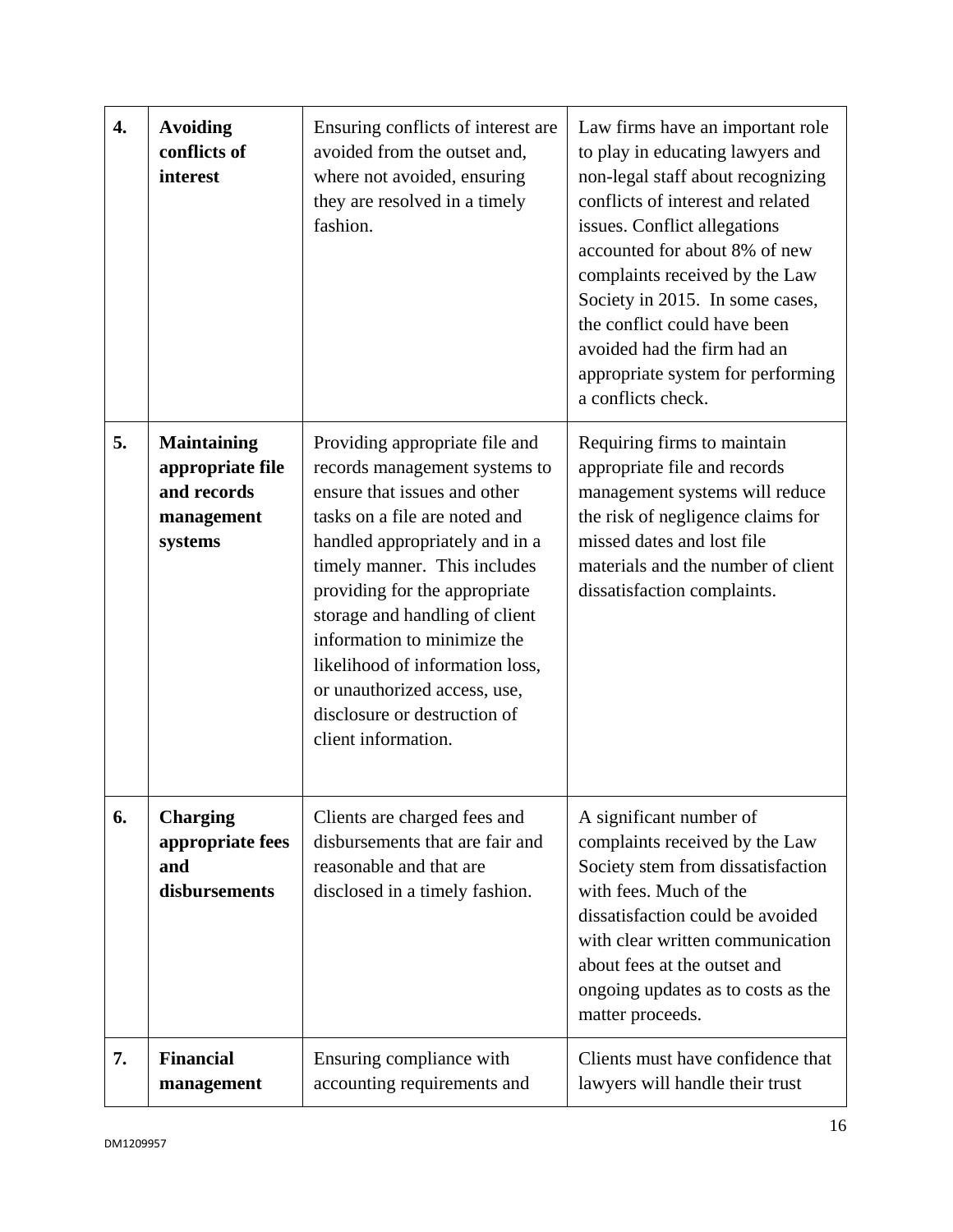|    |                                                                                                   | procedures, including the<br>provision of appropriate billing<br>practices.                                                                                                                                                                                                       | funds in strict compliance with the<br>rules. Mishandling of trust funds<br>poses a complaints and claims risk<br>and undermines the confidence<br>the public should have in lawyers.                                                                                                                                                                                                                                                                                                                                                                                                                     |
|----|---------------------------------------------------------------------------------------------------|-----------------------------------------------------------------------------------------------------------------------------------------------------------------------------------------------------------------------------------------------------------------------------------|-----------------------------------------------------------------------------------------------------------------------------------------------------------------------------------------------------------------------------------------------------------------------------------------------------------------------------------------------------------------------------------------------------------------------------------------------------------------------------------------------------------------------------------------------------------------------------------------------------------|
| 8. | <b>Compliance</b><br>with legal<br>obligations<br>relating to safe<br>and respectful<br>workplace | The firm provides a workplace<br>that complies with legal<br>obligations under the $BC$<br>Human Rights Code, Workers<br>Compensation Act and<br>regulations made under that Act<br>relating to freedom from<br>discrimination and protection<br>against bullying and harassment. | It is not intended that law firm<br>regulation duplicate existing<br>legislative requirements in<br>relation to maintenance of a<br>healthy law firm culture for<br>lawyers and staff. However,<br>recognizing the importance of<br>these legal obligations, law firms<br>should be required to have<br>policies in place to ensure<br>compliance with these<br>obligations. Often there are red<br>flags in a law firm or when<br>lawyers or staff need help, and if<br>issues are caught and addressed<br>early, complaints and claims<br>could be avoided and the public<br>would be better protected. |

**Recommendation 5 – Develop mechanisms to establish compliance with** professional infrastructure elements as a regulatory requirement

54. In order to ensure that firms take responsibility for their role in law firm regulation, the Task Force also recommends developing new rules that *require* firms to have adequate policies and procedures in place to address each of the professional infrastructure elements.<sup>13</sup> New rules should also require the policies and procedures to be in writing and kept at firm's place of business. This will provide clarity about the nature and scope of firm policies, ensure they

 $\ddot{\phantom{a}}$ 

<sup>&</sup>lt;sup>13</sup> Amendments to the *Legal Profession Act* (s. 11) permit the Benchers to make rules for the governing of law firms.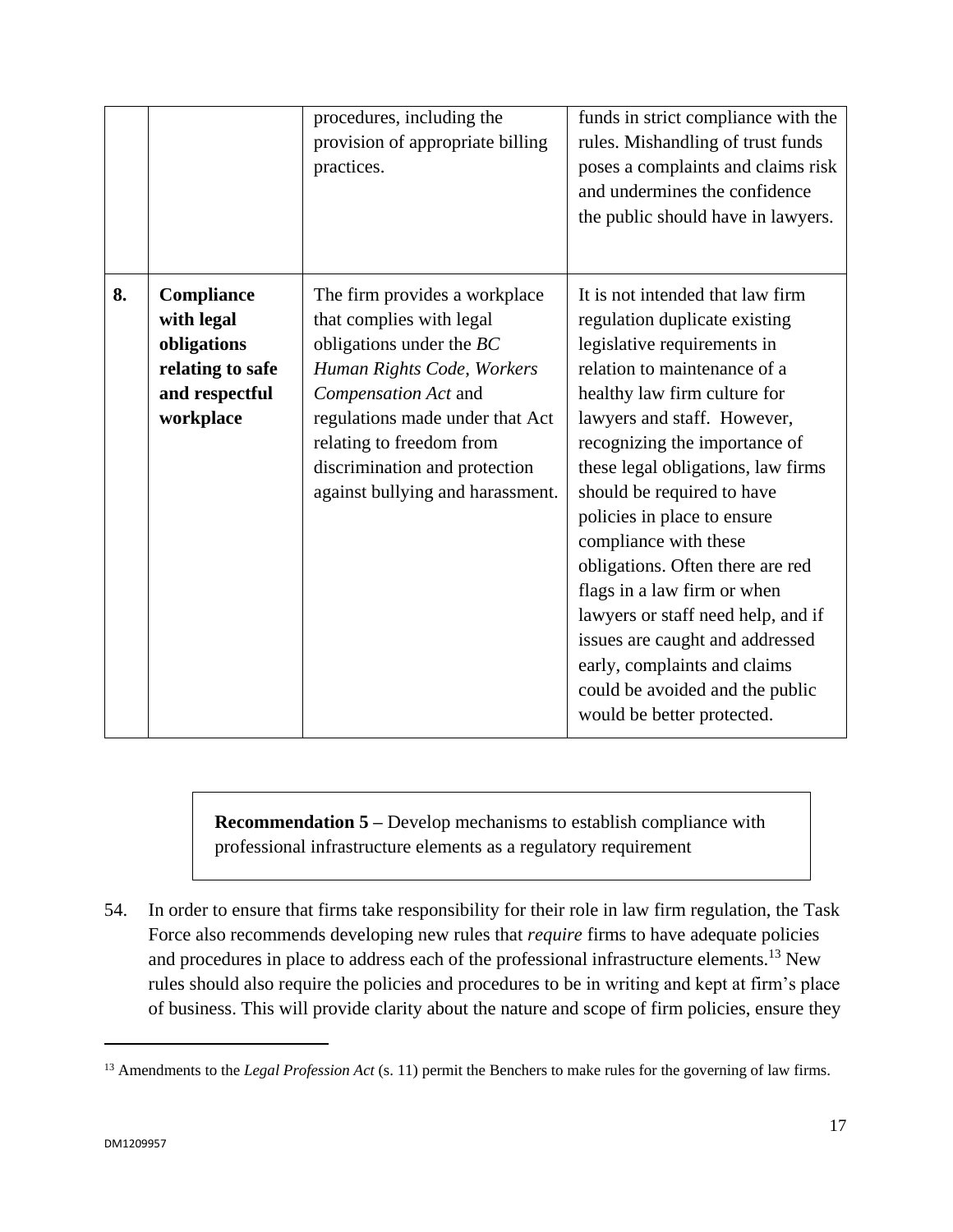are readily available to staff at the firm and that they can be easily be provided to the Law Society, upon request. Further commentary on the enforcement of new regulatory requirements, including the requirement to have policies and procedures in place that satisfy the professional infrastructure elements, are detailed in the last portion of this report.

55. The Task Force recognizes that a transitional period will likely be required so that firms have sufficient time to understand the new rules and to develop and implement firm policies and procedures addressing the professional infrastructure elements. The Task Force will establish timelines for rolling out the new regulatory scheme in the next phases of its work.

## <span id="page-17-0"></span>**Additional Aspects of the Regulatory Framework**

### <span id="page-17-1"></span>**Firm registration**

- 56. It is essential that the Law Society is able to establish precisely who falls under the new regulatory framework. In considering how to achieve this, the Task Force has analyzed two different approaches: one requiring firms to complete a detailed authorization process (akin to licensing) administered by the regulator, the other simply requiring firms to register with the regulator.
- 57. The former process is requirements-based, such that the firm is essentially applying for permission to offer legal services. This is the approach taken in the England and Wales, where the Solicitors Regulation Authority looks carefully at the entity and its proposed activities as part of the process for determining whether the firm will be granted a Certificate of Authorization and thus, can provide legal services. This approach appears to be fairly onerous and requires considerable resources on the part of the regulatory body to administer.
- 58. In contrast, registration is largely informational in nature. This is the approach taken in some Australian jurisdictions, where law practices are required to provide the regulator with basic information, including a firm name, address and a list of lawyers, so that a register of law practices can be maintained. Firms must also notify the regulator when commencing or ceasing the practice of law, or when lawyers join or leave firms.
- 59. Given the administrative burden and costs associated with authorization, and the fact that there is already a licensing process at the individual lawyer level,  $^{14}$  the Task Force recommends that initially, firms not be required to go through a formal process in order to obtain a license to provide legal services. At this stage of regulatory development, registration will suffice.<sup>15</sup> Information collected through the registration process would

 $14$ Requiring licensing of law firms could result in the double regulation of sole practitioners, essentially requiring them to license twice: once, as an individual lawyer and a second time, as a firm.

<sup>&</sup>lt;sup>15</sup> The registration approach is also being favoured by Alberta, Saskatchewan and Manitoba as part of the development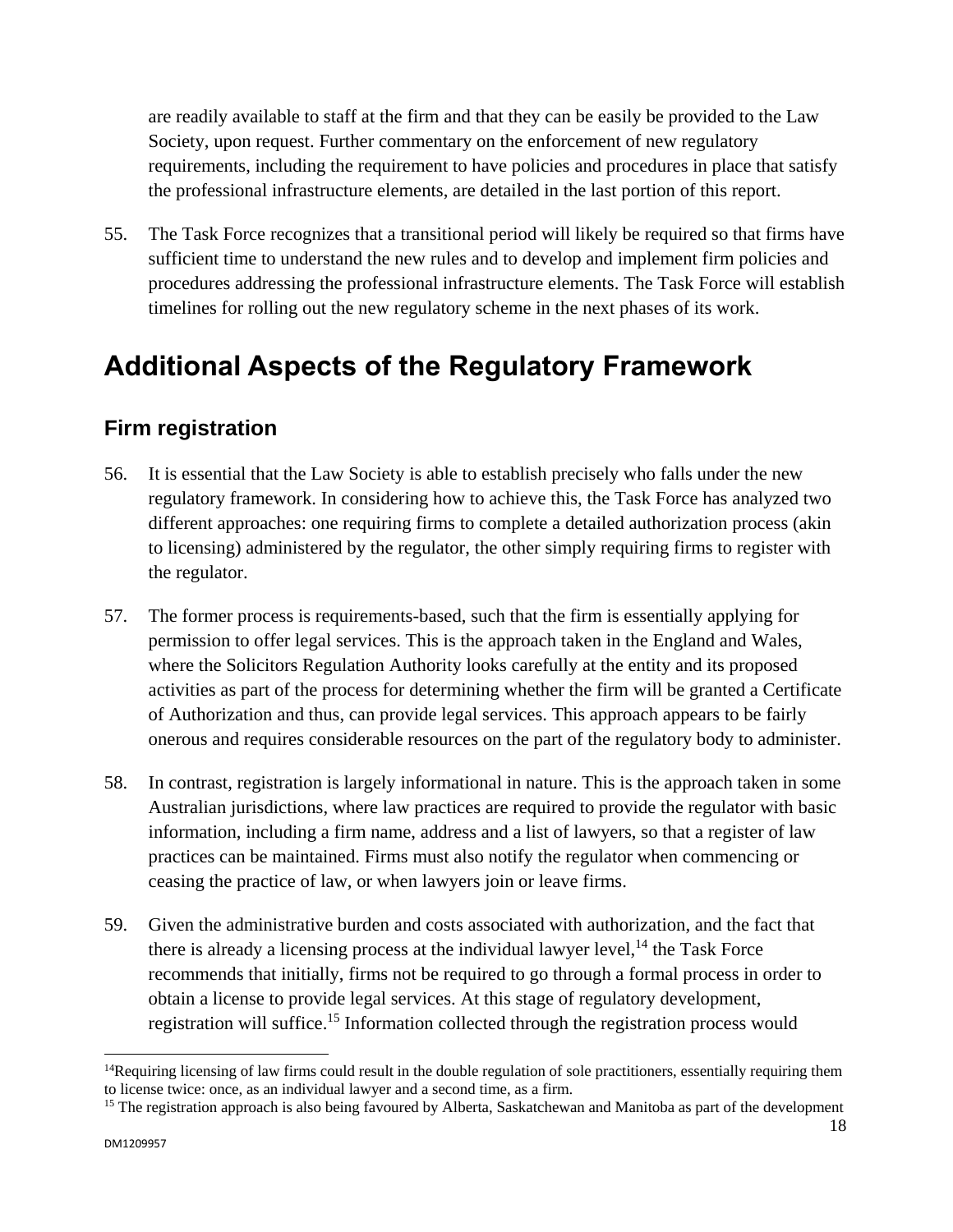include the details of the firm address, contact person(s), names of partners and staff lawyers and areas of practice. Mechanisms should be in place to ensure this information is regularly updated.

**Recommendation 6 –** Establish a registration process for law firms

- 60. In addition to enabling the Law Society to clearly establish who is being regulated, information collected during the registration process may also be used for a variety of other purposes, including compiling statistics for the annual report, providing data to aid with future identification of risk and obtaining the details of the designated contact persons at the firm.
- 61. As neither the *Legal Profession Act* nor the Law Society Rules currently require firms to register with the Law Society, new rules will need to be developed outlining the registration process. Rules should detail the type of information firms should provide to the Law Society, the frequency and manner in which registration information is provided or updated and the extent to which this information can be shared.
- 62. During the next phase of its work, the Task Force will further refine what registration information should be collected, as well as considering the most appropriate method for obtaining, updating and sharing this information.

## <span id="page-18-0"></span>**Designated contact individual**

- 63. Most jurisdictions regulating law firms include a requirement to designate a person with responsibility for certain activities of the firm or its lawyers. The extent of the responsibilities of these contact persons vary widely, from substantial obligations to significantly less onerous roles.
- 64. At one end of the spectrum, law firms in England and Wales are required to appoint two compliance officers: one who is responsible for the oversight of legal practice, and the other for the firm's finance and administration. Persons occupying these positions have ultimate

 $\overline{a}$ of their law firm regulation. See "Innovating Regulation: A Collaboration of the Prairie Law Societies" Discussion Paper (November 2015) at p. 41.Online at:

[https://www.lawsociety.sk.ca/media/127107/INNOVATINGREGULATION.pdf.](https://www.lawsociety.sk.ca/media/127107/INNOVATINGREGULATION.pdf) Nova Scotia requires all law firms to file an annual report that details names of lawyers and the nature of their role within the firm, as well as the location and particulars of the firm's trust accounts. All LLPs must register with the Executive Director. See Regulations made pursuant to the *Legal Profession Act*, S.N.S. 2004, c. 28 at 7.2.1 and 7.4 Online at: <http://nsbs.org/sites/default/files/cms/menu-pdf/currentregs.pdf>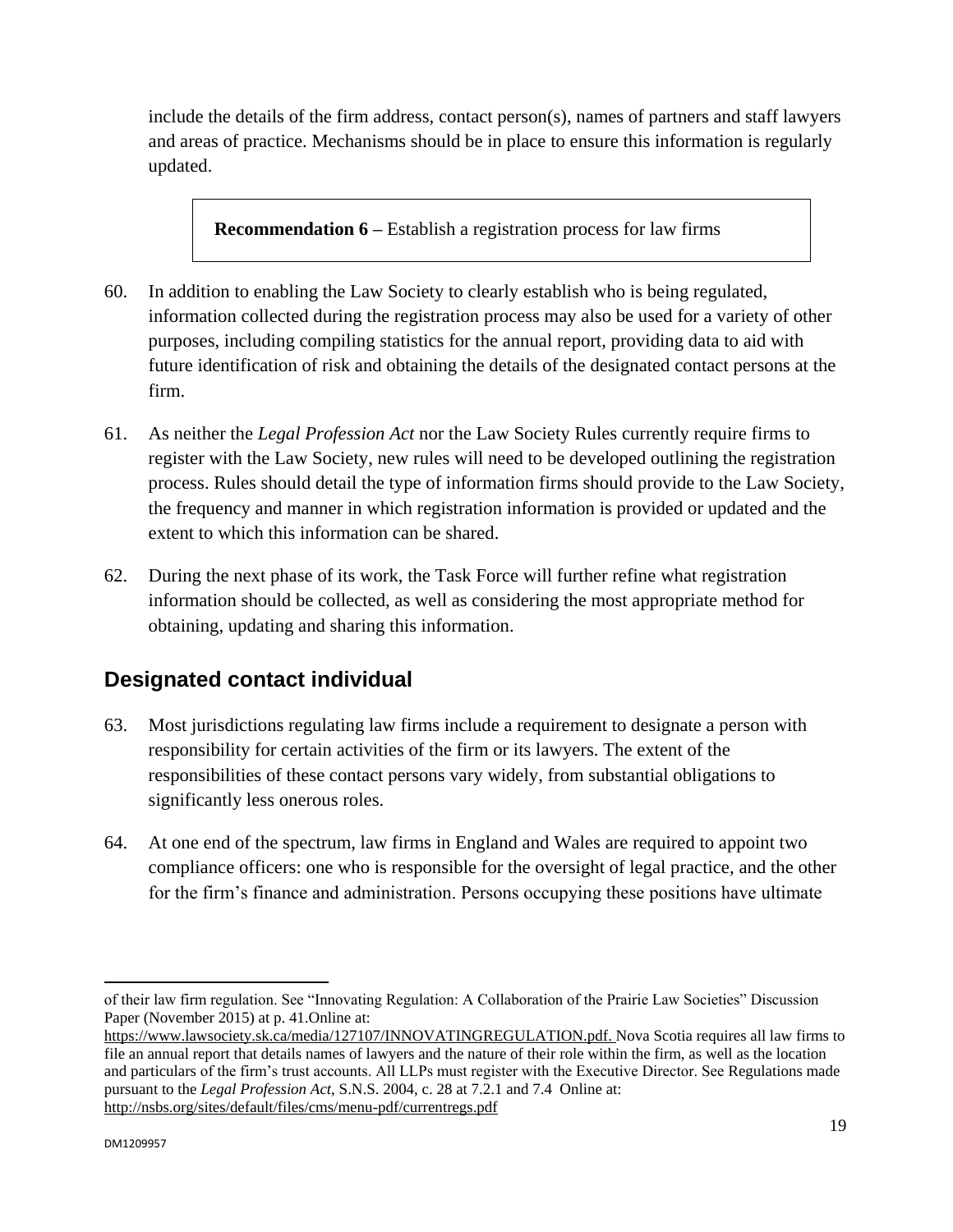responsibility for any firm misconduct. The SRA intends to retain these roles, notwithstanding other significant anticipated changes to their regulation of law firms.<sup>16</sup>

- 65. Until the recent implementation of the new *Legal Profession Uniform Law<sup>17</sup> ,* incorporated legal practices in some Australian jurisdictions were required to appoint a legal practitioner director who was responsible for the implementation of "appropriate management systems" (the equivalent of the professional infrastructure elements), for taking reasonable action to ensure that breaches of professional obligations do not occur and to ensure that, if breaches do occur, appropriate remedial action is taken. The legal practitioner director was liable for disciplinary action if these obligations were not met.<sup>18</sup>
- 66. Even in the absence of full-scale law firm regulation, Nova Scotia requires law firms to designate a contact person to receive official communications from the regulatory body, including complaints against the firm.<sup>19</sup> Alberta requires law firms to designate a lawyer who is "accountable" for controls in relation to trust accounts as well as the accuracy of all filing and reporting requirements.<sup>20</sup> Ontario is also considering a designated contact as part of their evolving law firm regulation. It is expected that this individual will be tasked with receiving notice of complaints and taking steps to address a firm's failure to meet its regulatory  $responsible 2<sup>1</sup>$
- 67. In the context of a regulatory scheme that seeks to establish a regulatory partnership between the Law Society and firms, and the resulting increase in interactions between the two bodies, the Task Force recommends that firms be required to nominate one or more of their lawyers as a designated contact person.

 $16$  The SRA is currently undertaking a comprehensive review of its regulatory approach. See Solicitors Regulation Authority, "Consultation, Looking to the Future – Flexibility and Public Protection" (June 2016). Online at: <https://www.sra.org.uk/sra/consultations/code-conduct-consultation.page>at p. 19.

<sup>17</sup> In July 2015 the *Legal Profession Act,* 2004 was replaced by the *Legal Profession Uniform Law Application Act,*  2014, which will govern both New South Wales and Victoria.

<sup>&</sup>lt;sup>18</sup> Christine Parker, "Law Firms Incorporated: How Incorporation Could and Should Make Firms More Ethically Responsible" (2004) 23:2 University of Queensland Law Journal 347 at 371 and 373. Online at: <http://www.austlii.edu.au/au/journals/UQLawJl/2004/27.pdf>

 $<sup>19</sup>$  This individual has no personal responsibility for the activities of the firm or the conduct of lawyers associated with</sup> it. See Regulations made pursuant to the *Legal Profession Act*, *supra* note 15.

<sup>&</sup>lt;sup>20</sup> The Rule of the Law Society of Alberta at 119.1. Online at[: http://www.lawsociety.ab.ca/docs/default](http://www.lawsociety.ab.ca/docs/default-source/regulations/rules698a08ad53956b1d9ea9ff0000251143.pdf?sfvrsn=2)[source/regulations/rules698a08ad53956b1d9ea9ff0000251143.pdf?sfvrsn=2](http://www.lawsociety.ab.ca/docs/default-source/regulations/rules698a08ad53956b1d9ea9ff0000251143.pdf?sfvrsn=2)

<sup>&</sup>lt;sup>21</sup>Law Society of Upper Canada, Professional Regulation Committee Report "Convocation, Professional Regulation Committee Report" (April 2015) at para 52. Online at:

http://www.lsuc.on.ca/uploadedFiles/For\_the\_Public/About\_the\_Law\_Society/Convocation Decisions/2015/convocati [on-april-2015-professional-regulation.pdf](http://www.lsuc.on.ca/uploadedFiles/For_the_Public/About_the_Law_Society/Convocation_Decisions/2015/convocation-april-2015-professional-regulation.pdf)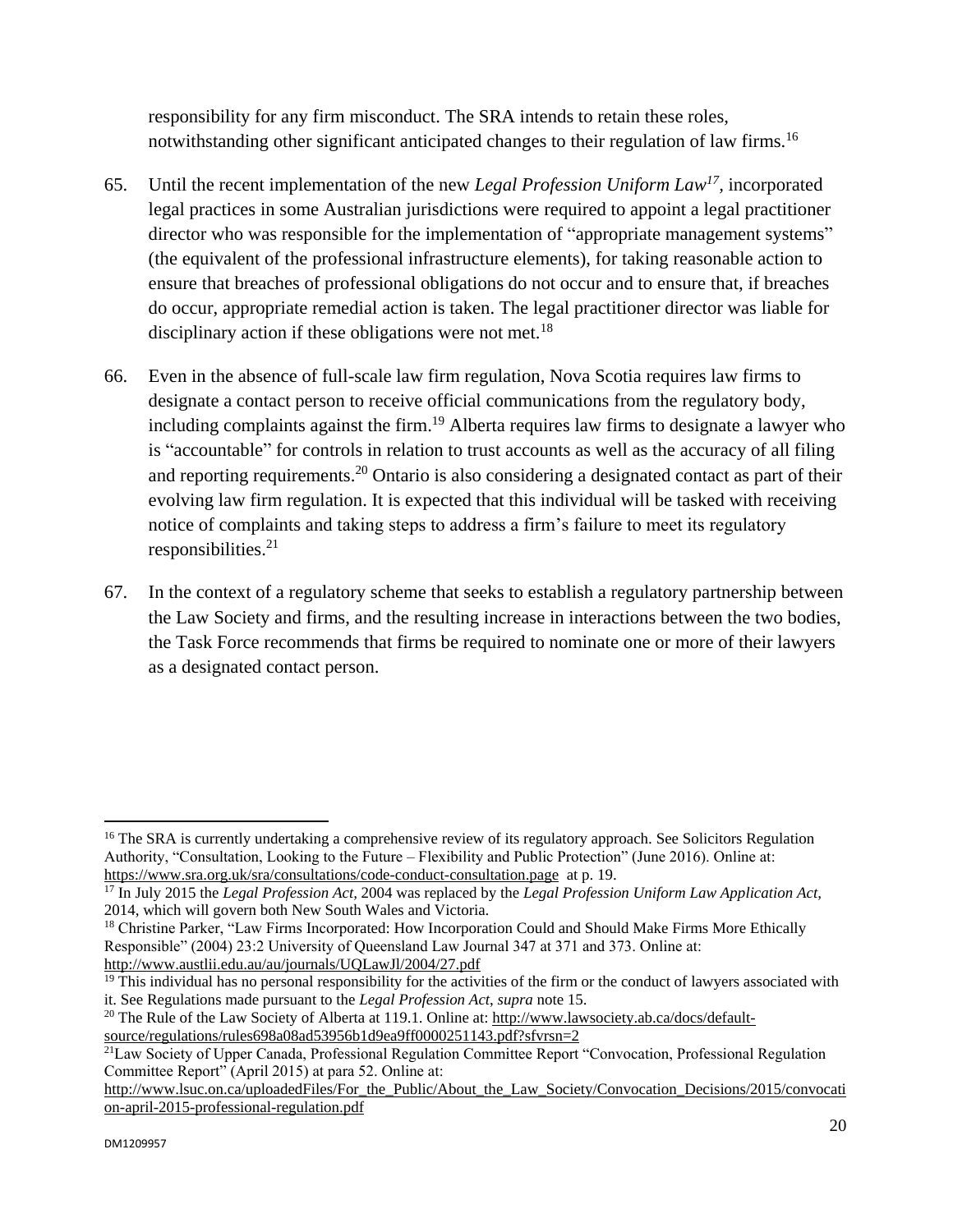**Recommendation 7 –** Establish a role for the designated contact person that includes responsibilities related to general communications, reporting and complaints.

68. The Task Force proposes that the designated contacts' responsibilities should fall on the "less onerous" end of the spectrum; that is, the contact should not be held responsible for creating policies or ensuring a firm meets other regulatory obligations, nor should they be subject to personal liability for firm non-compliance. The Task Force suggests four possible areas of responsibility for the designated contacts, as detailed below:

### *Acting as the primary administrative liaison between the Law Society and the firm*

69. The designated contacts' responsibilities would include ensuring that firms have registered and that the Law Society is apprised of any material changes in registration information. Designated contacts would also receive official correspondence from the Law Society.

### *Reporting on compliance with the professional infrastructure elements*

70. The designated contacts' reporting responsibilities could include documenting whether firms have policies and procedures in place that address the professional infrastructure elements and providing evaluations as to the extent these policies and procedures have been followed.<sup>22</sup> The Task Force does not suggest making the designated contacts personally responsible for the accuracy of the reports submitted on the firms' behalf. Rather, the designated contacts would be expected to provide the relevant information to the Law Society in a timely fashion, if requested, with the ultimate responsibility for compliance falling to the firm.

### *Receiving notice of, and responding to complaints against the firm or lawyers at the firm*

71. The role of the designated contacts with respect to the complaints process has generated considerable discussion. The Task Force recommends that these persons should be required to cooperate with the Law Society in the investigation of complaints about their firms and the firms' lawyers by coordinating responses that respond fully and substantially to the complaint. However, the process surrounding the *reporting* of complaints — both by the

 $^{22}$  This could be done by way of the completion of self-assessment on behalf of the firm, as detailed later in this report.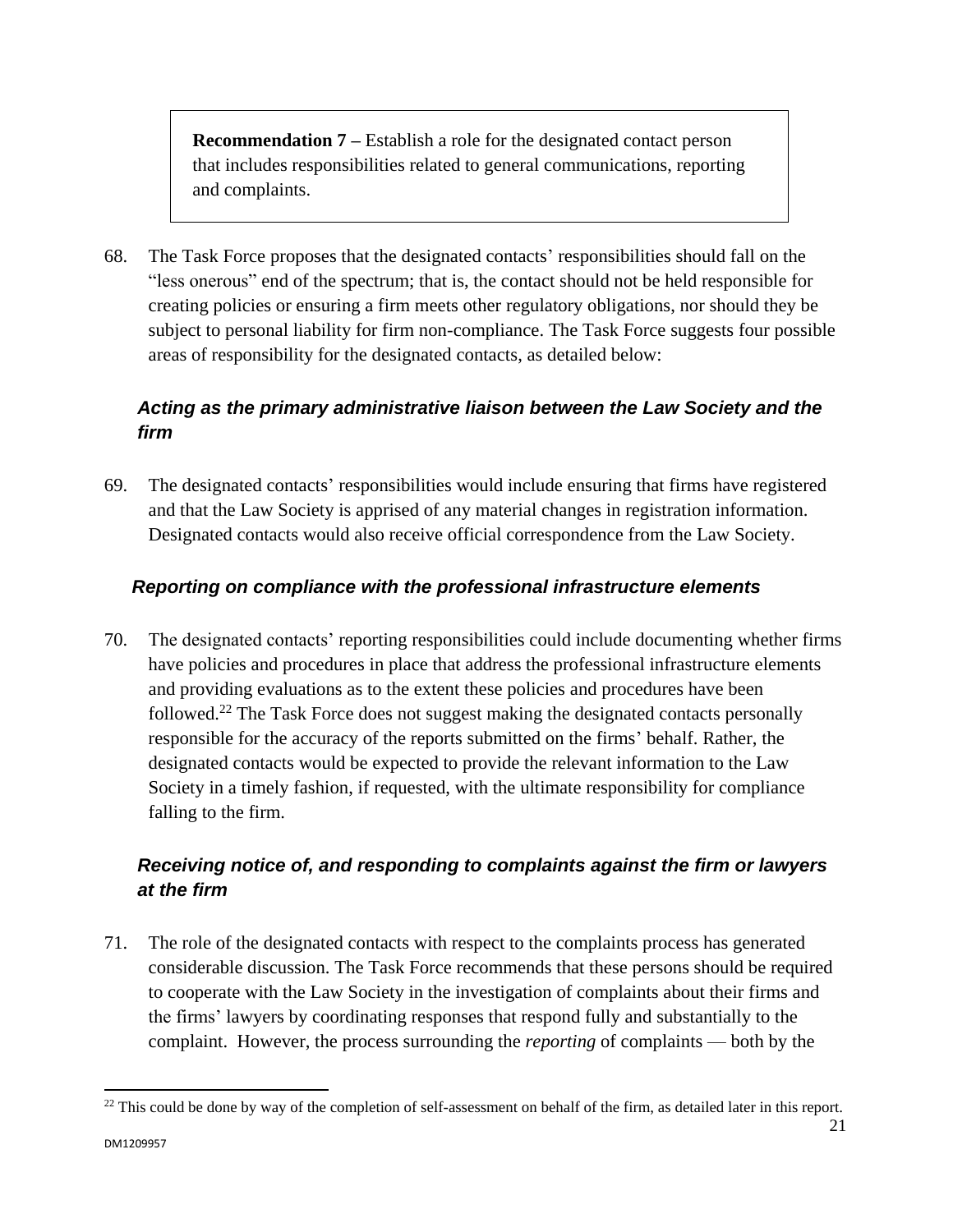designated contact to the Law Society and by the Law Society to the designated contact — is still under consideration.

- 72. With respect to complaints against the firm itself, the Task Force is considering the level of discretion designated contacts should have in reporting complaints of which they become aware to the Law Society. Similarly, when a complaint is made about a specific lawyer within the firm, the Task Force is also evaluating the extent of the designated contacts' discretion in reporting this to Law Society and the timing and informational content of any such reports.
- 73. Conversely, the Task Force also continues to discuss the degree of discretion the Law Society should exercise in reporting complaints or investigations against lawyers to firms' designated contacts (e.g. whether all complaints received by the Law Society against a particular lawyer should be reported, or only those that meet a certain threshold), as well as the amount of information provided to a firm by the Law Society in the wake of a complaint or investigation against one of its lawyers.
- 74. The principles by which this discretion will be exercised will be further refined in the next stage of the Task Force's work. In carefully examining these issues, the Task Force recognizes the benefits associated with information sharing, as well as the need to balance the privacy rights of the individual with the public interest in informing firms of the misconduct of one of its lawyers, such that the firms could take steps to remedy the behaviour before it escalates or recurs. The Task Force is also cognizant of the discretion already exercised by the Professional Conduct department as part of their existing complaints process involving individual lawyers.
- 75. The *Legal Profession Act* does not contain a general requirement for law firms to nominate a designated contact for the purposes of communicating with the Law Society on administrative or other matters. Accordingly, a new rule is needed to require law firms to nominate one or more practising lawyers as a designated contact for the firm. The rules would also need to clearly set out the responsibilities of these person(s), as recommended above.
- 76. Unproclaimed amendments of the *Legal Profession Act* also refer to a "representative of a law firm or respondent law firm" for the purposes of appearing in front of a hearing panel on a discipline matter.<sup>23</sup> The legislative amendments therefore contemplate the designation of a law firm representative for the purposes of disciplinary action. Rules regarding the designated contacts' responsibilities related to disciplinary action may therefore be advisable.

 $\overline{a}$ <sup>23</sup> Section 41(2) *Legal Profession Act* (unproclaimed).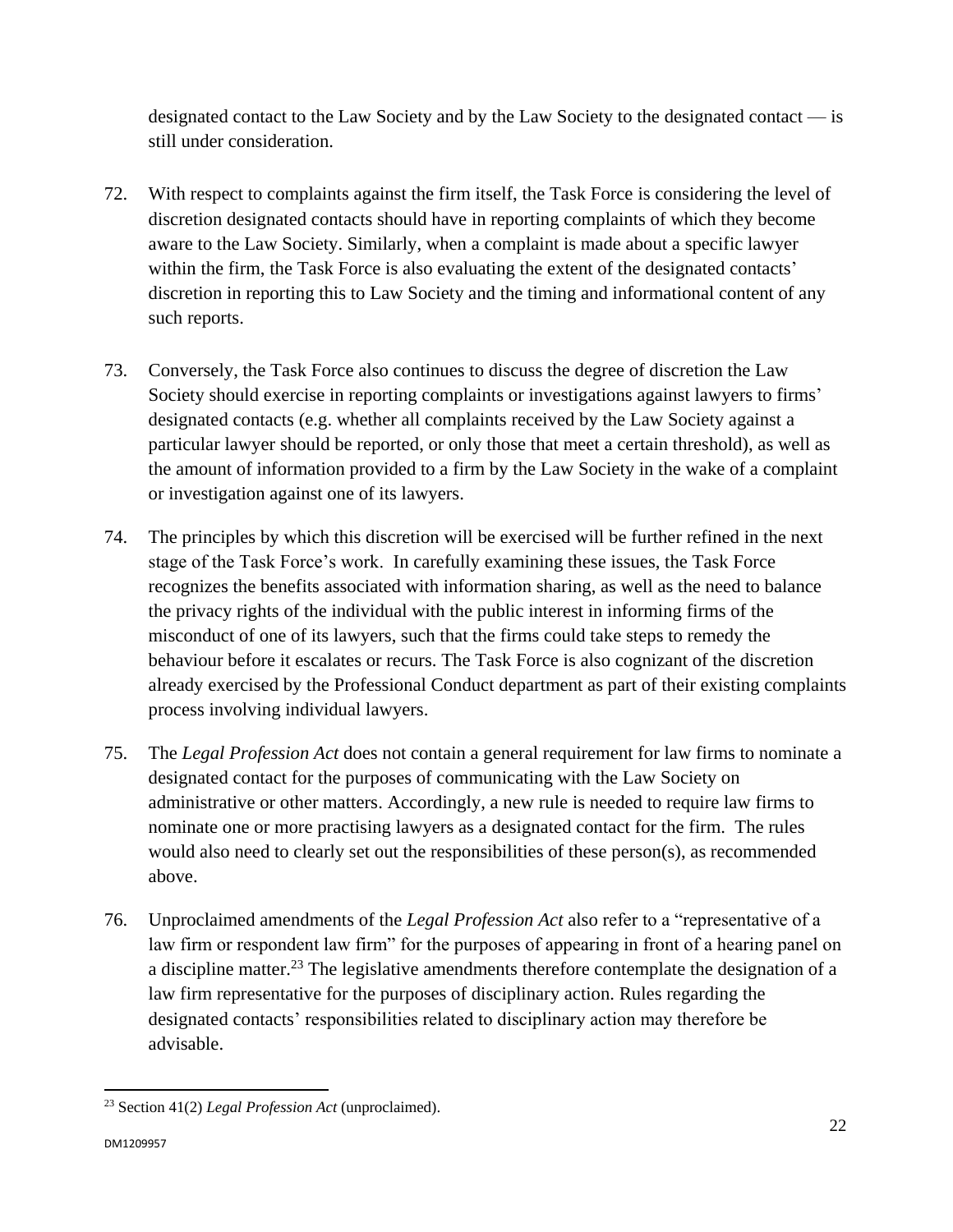77. Further, if a decision is made to permit the Law Society to disclose complaints against lawyers to the firm's designated contact, new rules to this effect will also be necessary. Currently, the rules prohibit information sharing of this type.

## <span id="page-22-0"></span>**Compliance and Enforcement**

### <span id="page-22-1"></span>**Tools for monitoring compliance**

- 78. The purpose of the principled, outcomes-based regulatory approach is to ensure that firms implement policies and procedures such that the principles identified by the professional infrastructure elements are satisfied. While firms are given significant autonomy and flexibility in how they meet their obligations, a method for reviewing and evaluating progress towards these outcomes is necessary in order to determine whether compliance is being achieved.
- 79. Other jurisdictions engaged in law firm regulation have also seen value in assessing and monitoring compliance and have focused two main tools to do so: self-assessment and compliance reviews.

### *Self-assessment*

- 80. Self-assessment, completed by an individual at the firm on behalf of the firm, can range from a requirement to fill out an online form rating basic compliance with established regulatory principles<sup>24</sup> (e.g. professional infrastructure elements) through to providing the regulator with a detailed informational report that includes documentation of all material breaches of regulatory principles. $^{25}$
- 81. Australian studies have suggested that the effects of self-assessment may be beneficial, with the requirement for firms to assess their own compliance with their implementation of "appropriate management systems" resulting in a statistically significant drop in complaints.<sup>26</sup> Additionally, the self-assessment process acts as an education tool by requiring

 $\overline{a}$ <sup>24</sup> This was the approach taken by the Office of the Legal Services Commissioner in New South Wales, in which a legal practitioner director was required to rate the firm's compliance with each of the ten established objectives of the regulatory scheme, using a scale ranging from "non-compliant" to "fully compliant plus". In July 2015, the *Legal Profession Act, 2004* was replaced with the *Legal Profession Uniform Law Application Act, 2014*, under which there appears to be no requirement to complete a self-assessment process. Nova Scotia's proposed self-assessment asks regulated entities to assess themselves as: "not-applicable," "non-compliant," "partially compliant" or "fully compliant" with the management systems set by the regulator. Online at: [http://nsbs.org/draft-self-assessment-process](http://nsbs.org/draft-self-assessment-process-legal-entities)[legal-entities](http://nsbs.org/draft-self-assessment-process-legal-entities)

 $25$  This is the responsibility of firms' compliance officers in England and Wales, who must report to the Solicitors Regulation Authority.

 $^{26}$ The authors of the study contributed this to the learning and changes prompted by the self-assessment process rather than to the actual (self-assessed) level of implementation of management systems. See Tahlia Gordon, Steve Mark and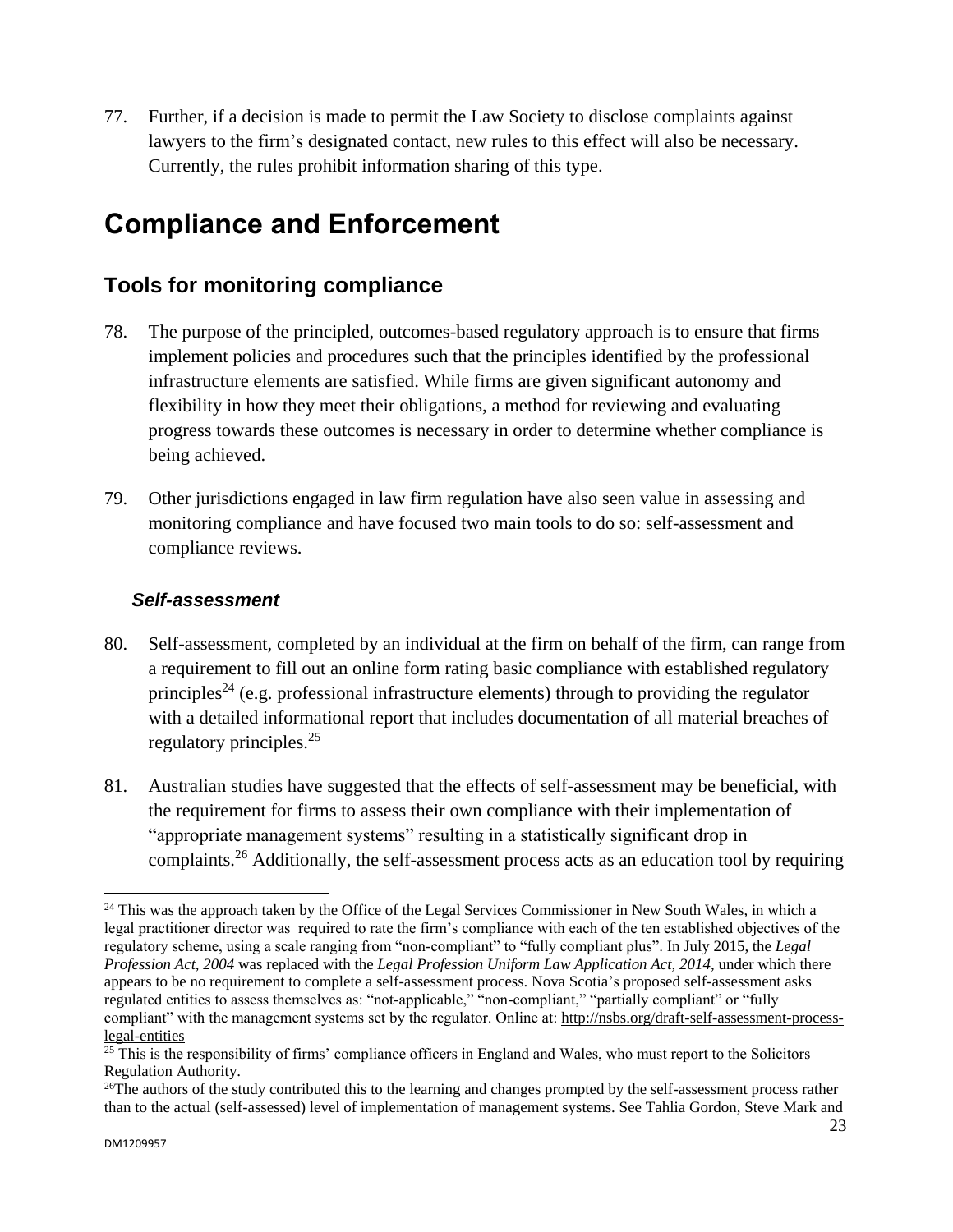firms to review and revise their policies, a learning exercise that improves client services.<sup>27</sup> Self-assessment can also be used to measure the success of law firm regulation; for example, statistics generated from responses obtained through self-reporting may help identify areas of the regulatory scheme that are functioning well or need improvement.

- 82. Self-assessments have been recommended for inclusion as part of developing law firm regulation in Ontario<sup>28</sup>, Saskatchewan, Manitoba and Alberta<sup>29</sup>. As a part of their implementation of law firm regulation, Nova Scotia is currently launching a pilot project evaluating the self-assessment tool they have developed to measure firms' compliance with their "management systems for ethical legal practice." <sup>30</sup>
- 83. The Task Force is generally in favour of the use of self-assessment and recommends its incorporation into the law firm regulation framework.<sup>31</sup> The primary goal of the assessment exercise is to ensure that firms turn their minds to the policies and procedures that address the professional infrastructure elements and to regularly evaluate the extent to which they are being followed. The effectiveness of the self-reporting scheme should be assessed after a period of time to determine whether it is meeting the goals or whether a more robust scheme is necessary.

**Recommendation 8 –** Adopt the use of self-assessment to monitor compliance

84. For example, the self-assessment form could set out the eight professional infrastructure elements and require firms to evaluate whether they are fully, partially compliant or noncompliant with a policy that supports these elements. If a firm indicates it is only partially or non-compliant, it must explain why this is the case as part of the assessment. The Law Society could also use self-assessment as a tool to determine which firms are at risk of

Christine Parker "Regulating Law Firms Ethics Management: An Empirical Assessment of the Regulation of Incorporated Legal Practices in NSW" (2010) Journal of Law and Society. Online at: [http://papers.ssrn.com/sol3/papers.cfm?abstract\\_id=1527315](http://papers.ssrn.com/sol3/papers.cfm?abstract_id=1527315)

<sup>&</sup>lt;sup>27</sup> Canadian Bar Association, "Assessing Ethical Infrastructure in Your Law Firm: A Practical Guide" (2013). Online at[: http://www.cba.org/CBA/activities/pdf/ethicalinfrastructureguide-e.pdf](http://www.cba.org/CBA/activities/pdf/ethicalinfrastructureguide-e.pdf) 

<sup>&</sup>lt;sup>28</sup> See Law Society of Upper Canada, Compliance Based Entity Regulation Task Force "Report to Convocation" (May 2016) at p. 4. Online at:

[http://www.lsuc.on.ca/uploadedFiles/For\\_the\\_Public/About\\_the\\_Law\\_Society/Convocation\\_Decisions/2016/convocati](http://www.lsuc.on.ca/uploadedFiles/For_the_Public/About_the_Law_Society/Convocation_Decisions/2016/convocation_may_2016_cber.pdf) [on\\_may\\_2016\\_cber.pdf](http://www.lsuc.on.ca/uploadedFiles/For_the_Public/About_the_Law_Society/Convocation_Decisions/2016/convocation_may_2016_cber.pdf)

<sup>&</sup>lt;sup>29</sup> See "Innovating Regulation: A Collaboration of the Prairie Law Societies" Discussion Paper (November 2015) at p. 40. Online at:<https://www.lawsociety.sk.ca/media/127107/INNOVATINGREGULATION.pdf>

<sup>30</sup> See Nova Scotia Barristers Society, "Draft Self-Assessment Process for Legal Entities" *supra* note 24. Two derivatives versions of this self-assessment tool are also expected to specifically address the work of sole practitioners and small firms, and in-house counsel.

<sup>&</sup>lt;sup>31</sup> This position is aligned with that of the Canadian Bar Association. See the CBA Committee's Ethical Best Practices Self Evaluation Tool. Online at[: http://www.lians.ca/sites/default/files/documents/00077358.pdf](http://www.lians.ca/sites/default/files/documents/00077358.pdf)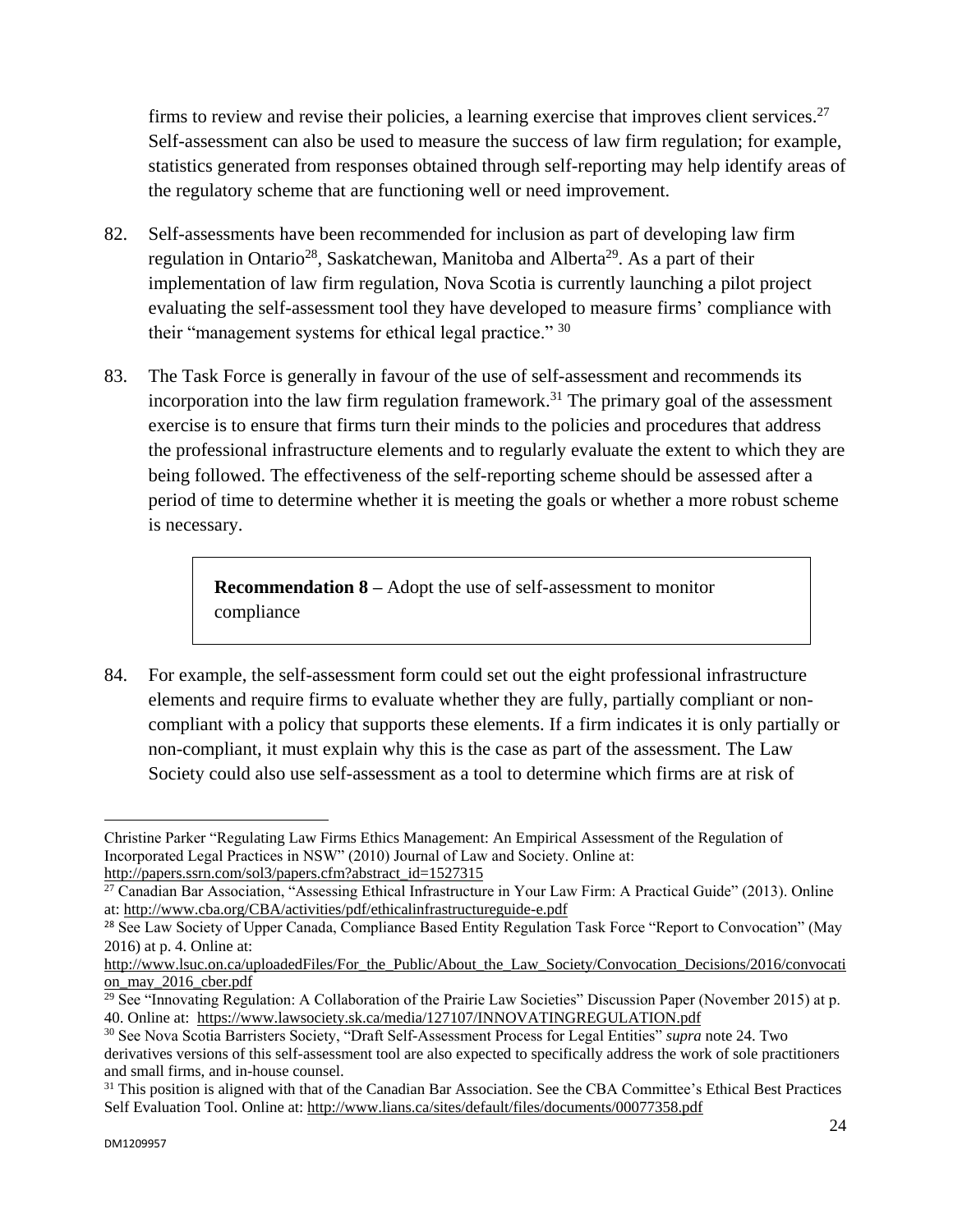misconduct and to initiate dialogue with firms that are failing to meet the regulatory requirements, in an effort to help them achieve full compliance.

- 85. The Task Force has not decided on the precise mode or frequency of self-assessment. In the next phase of its work, the Task Force intends to explore who should be required to complete self-assessments and how frequently they should be undertaken (e.g. all firms at regular intervals, on an ad-hoc basis in response to complaints against particular firms, at reduced frequency for firms that demonstrate consistent compliance). The Task Force will also consider how self-assessments should be administered; for example, whether they should be included as part of an annual practice declaration or trust report or as a stand-alone process, and whether assessments should be filed on paper or through an on-line portal.
- 86. Rules may be necessary to further guide the administration of the self-assessment process.

#### *Compliance reviews*

- 87. The Task Force has also discussed the extent to which compliance reviews may assist in monitoring compliance with the new regulatory framework. These audit-type processes would be designed to emphasize compliance by helping firms to identify areas requiring improvement rather than serving as a mechanism for penalizing for non-compliance.
- 88. Compliance reviews are currently being considered for inclusion as part of law firm regulation in Ontario,  $32$  Alberta, Saskatchewan and Manitoba,  $33$  and are supported by the Canadian Bar Association.<sup>34</sup> Australian jurisdictions also conduct compliance audits if there are reasonable grounds to do so based on conduct or complaints relating to either the law practice or one or more of its associates.

**Recommendation 9 –** Consider adopting the use of compliance reviews to monitor compliance

89. The Task Force is considering utilizing compliance reviews to assist in monitoring firms' compliance with the new regulatory framework. Components of the review could include confirming that policies and procedures relating to each of the professional infrastructure elements are in place, identifying areas where the implementation or maintenance of these policies or procedures is inadequate and providing guidance as to how these inadequacies can be remedied.

<sup>32</sup> *Supra* note 28

<sup>33</sup> *Supra* note 15.

<sup>34</sup> *Supra* note 9.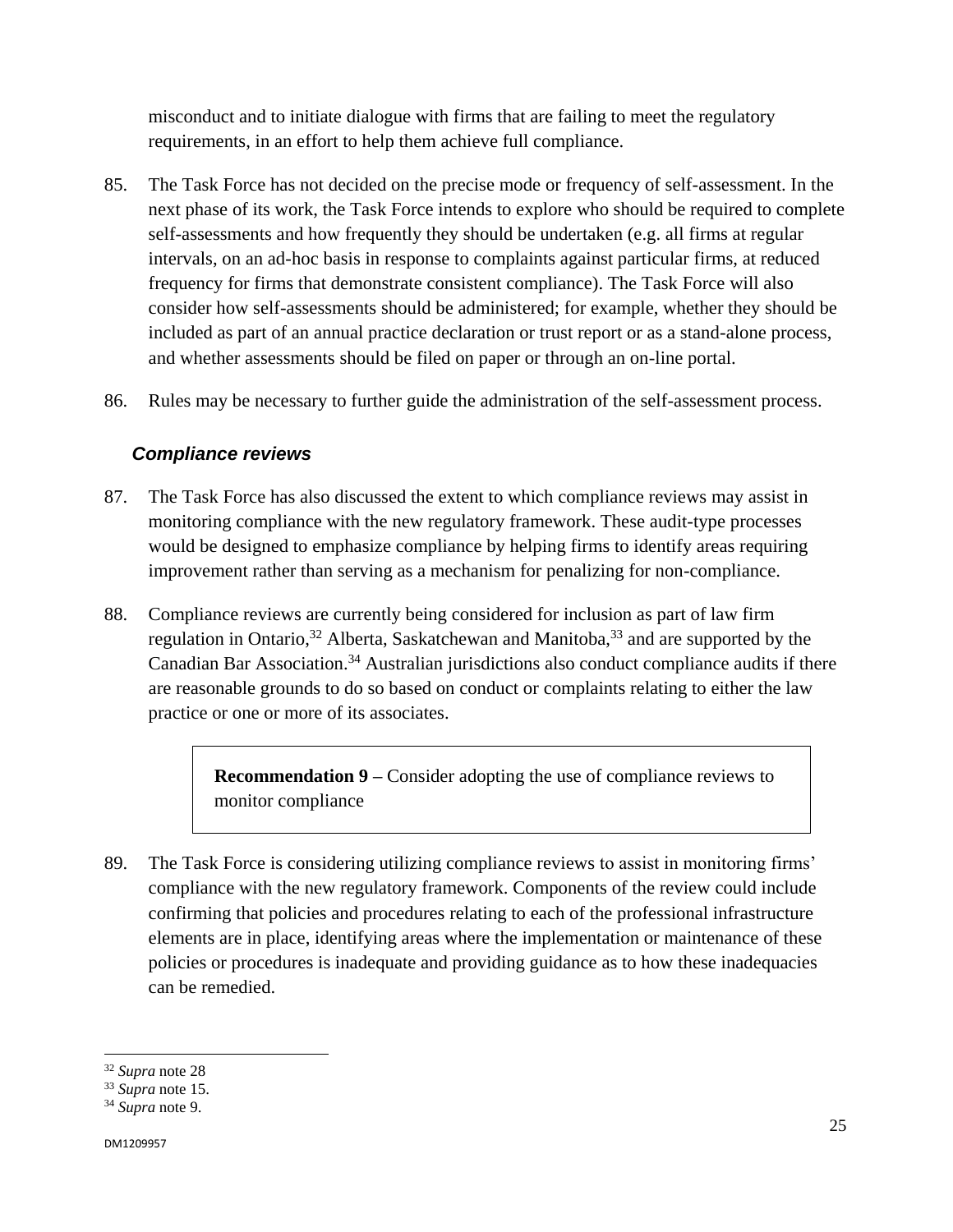- 90. The Task Force is also considering when a compliance review might be triggered. Possibilities include: routine reviews at defined intervals; a review resulting from a firm failing to complete the self-assessment process or providing inadequate or inaccurate information; a review following a self-assessment that indicates a firm is only partially compliant or non-compliant; a review in response to a complaint against the firm; or a review deemed necessary due to other indications that appropriate policies and procedures are not being implemented or maintained (e.g., a concern about accounting arises in the context of a trust audit).
- 91. The Task Force will undertake further analysis before recommending how, and by whom, compliance reviews would be conducted. Particular attention will be given to the potential financial and resource implications for the Law Society of including a compliance review component in the regulatory framework.

### <span id="page-25-0"></span>**Enforcement**

- 92. The Task Force has not discussed enforcement in any degree of detail. Further analysis on how the disciplinary process should unfold in relation to firm misconduct is necessary with the assistance of staff in the Professional Conduct and Discipline departments who have detailed knowledge of how disciplinary action does, and could, work. However, for the purposes of this report, it is sufficient to provide a few high-level statements with respect to the anticipated enforcement strategy.
- 93. As discussed throughout this report, the model of law firm regulation recommended by the Task Force will primarily be a proactive, principled and outcomes-based framework that focuses on compliance. This light-touch approach emphasizes prevention over punishment such that discipline against firms is not anticipated to be pursued frequently. However, unless the framework includes enforcement capabilities in the form of disciplinary action or sanctions, there is no ability to ensure compliance with regulatory obligations. Consequently, determining what situations might warrant disciplinary action and developing a suite of enforcement tools will also be necessary.<sup>35</sup>

**Recommendation 10 –** Continue to develop policies and rules to address non-compliance with new regulatory requirements

<sup>&</sup>lt;sup>35</sup> The Solicitors Regulation Authority has also emphasized the need to develop a defined enforcement strategy in addition to new rules as part of its phased review of their regulatory approach to regulating both lawyers and firms. Further consultations on that enforcement policy will occur later this year. *Supra* note 16 at pp. 10 and 13. Notably, the SRA has proposed two separate Codes of Conduct – one for solicitors and one for firms – which are intended to provide greater clarity to firms as to the systems and controls they need to provide good legal services for consumers and the public, and greater clarity to individual lawyers with respect to their personal obligations and responsibilities.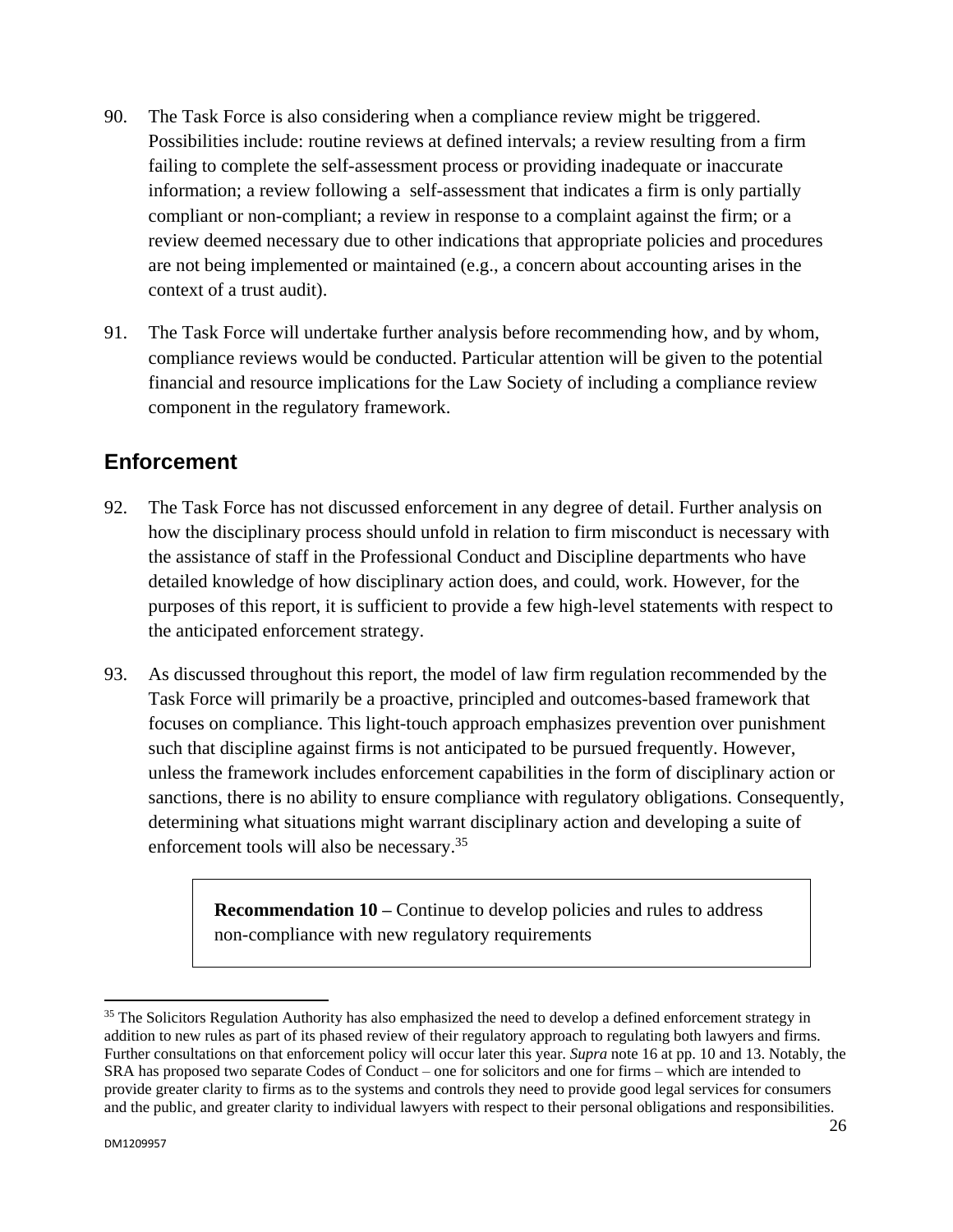#### *Situations that may warrant disciplinary action*

- 94. There are two types of situations whereby firms may find themselves subject to disciplinary measures. First, a firm may be found to be non-compliant with new regulatory requirements. For example, if there is a requirement to have policies and procedures in place that address the professional infrastructure elements and a firm fails to implement such policies or procedures, the Law Society may undertake disciplinary action to address this noncompliance. Similarly, if there is a new rule requiring firms to register, a firm that fails to register could be subject to a sanction.
- 95. Second, the law firm may be subject to a specific complaint that may warrant some form of disciplinary action. Amendments to the *LPA* include the addition of a definition of "conduct" unbecoming the profession," which is broad enough to capture the conduct of firms as well as individual lawyers.<sup>36</sup>

#### *Focus of disciplinary action*

- 96. The Task Force discussed the need to develop guidance around when regulatory intervention should be focused at the firm level, when the focus is more appropriately placed on individual lawyers, and when both the lawyer and the firm should be subject to some form of disciplinary action.
- 97. In some cases, it will be clear where regulatory efforts should be directed. For example, if the Law Society received a complaint about a conflict of interest and, upon conducting an investigation, found that a firm had failed to develop policies and procedures on conflicts, the firm could be subject to disciplinary action. Conversely, if a compliance review revealed that the firm had strong policies and procedures regarding conflicts, but a lawyer failed to disclose all relevant facts to the firm or failed to raise pertinent information with the firm's conflicts committee, and was subsequently found to be in a conflict of interest, it may be that the lawyer, but not the firm, becomes the subject of disciplinary action. A third situation may arise in which the firm is found to have a conflicts policies and procedures in place, but upon review by the Law Society, the policies and procedures are determined to be inadequate. A lawyer has nevertheless followed the policies and procedures and is found to be in a conflict of interest. It is possible that disciplinary action would only be pursued against the firm and not the lawyer.

 $\ddot{\phantom{a}}$ 36"Conduct unbecoming the profession" includes a matter, conduct or thing that is considered, in the judgment of the benchers, a panel or a review board a) to be contrary to the best interest of the public or of the legal profession, or b) to harm the standing of the legal profession. Section 38 of the *LPA* has also been amended to include references to "conduct unbecoming the profession". See sections 1(b) and 27 of the *Legal Profession Amendment Act, 2012*. Neither of these amendments are in force.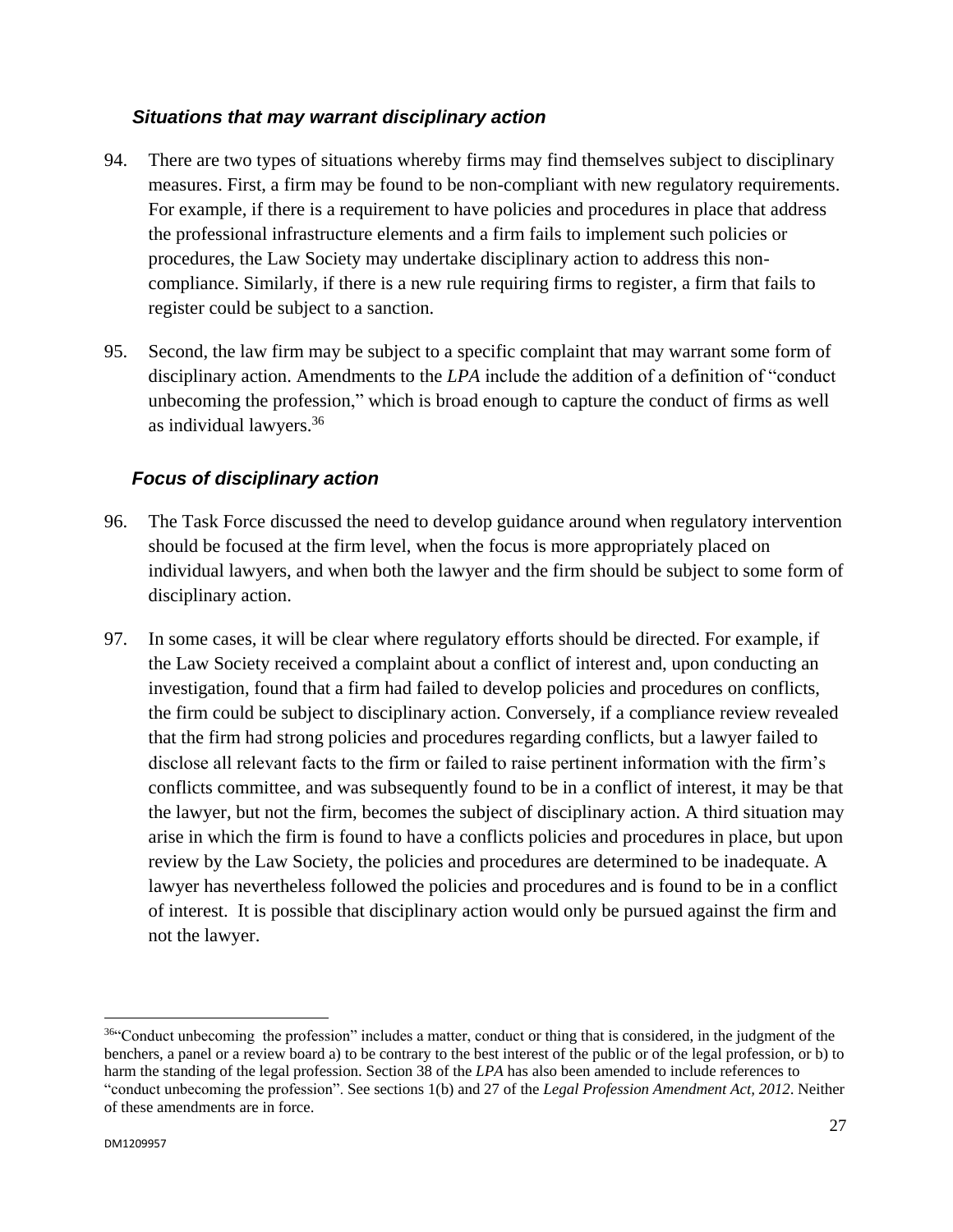- 98. This example highlights the need to develop some general parameters and policies around when the Law Society should pursue matters with individual lawyers, with firms, or both.
- 99. As previously noted, the Task Force is also continuing to evaluate the extent to which information regarding disciplinary action against a lawyer by the Law Society should be shared with the lawyer's firm. Open communication has the benefit of facilitating the involvement of firms early in the process of addressing problems with its lawyers; even if not the ultimate 'resolver' of the complaint, the firm may be able to play a role in finding a solution. Finding non-disciplinary outcomes for low level complaints is one area where law firms may be particularly well-suited. However, this approach must be balanced against the privacy interests of individual lawyers.

### *Type of enforcement responses*

- 100. Although law firm regulation is primarily proactive and outcomes-based, it will be necessary to incorporate prescriptive rules and associated sanctions to address those situations where firms fail to comply with certain aspects of the regulatory framework.<sup>37</sup>
- 101. The Task Force is considering a wide spectrum of disciplinary options in the event of a lack of compliance with one or more regulatory requirements. Early responses to non-compliance could include those that are "remedial" in nature; for example, contacting the firm to discuss the reason for non-compliance or undertaking a compliance review to assist the firm ensuring it has implemented policies and procedures that address the professional infrastructure elements.
- 102. However, there may be instances where misconduct is so severe or widespread that some form of disciplinary action may be more appropriate; for example, non-compliance with the professional infrastructure elements after repeated remedial intervention by the Law Society, or systemic behaviour that presents a substantial risk to the public and that cannot otherwise be mitigated may warrant sanctions.<sup>38</sup> This is consistent with the approach taken today with regulation of individual lawyers.
- 103. Amendments to the *Legal Profession Act* provide the Benchers with the authority to make rules that could encompass a wide range of disciplinary measures, including examinations or investigations of firms' books, records and accounts; producing records, evidence and

 $\ddot{\phantom{a}}$ <sup>37</sup> Note that the Law Society Rules have provide for the discipline of law corporations since 1988.

<sup>&</sup>lt;sup>38</sup> The SRA take a similar approach of incremental supervision and enforcement. They may engage with firms in response to particular events (e.g. a complaint); use "desk-based supervision" and "visit-based supervision" involving telephone or in-person contact with regulatory officials to firms; participate in "constructive engagement" with the aim of assisting firms in tackling risks and improving standards; and finally, if there is a serious non-compliance with SRA principles or a risk to the public exists that cannot be mitigated, enforcement action will be taken, which may include warnings, fines, revoking or suspending the authorization of the firm, or an intervention in which the SRA takes possessions of the client documents and funds.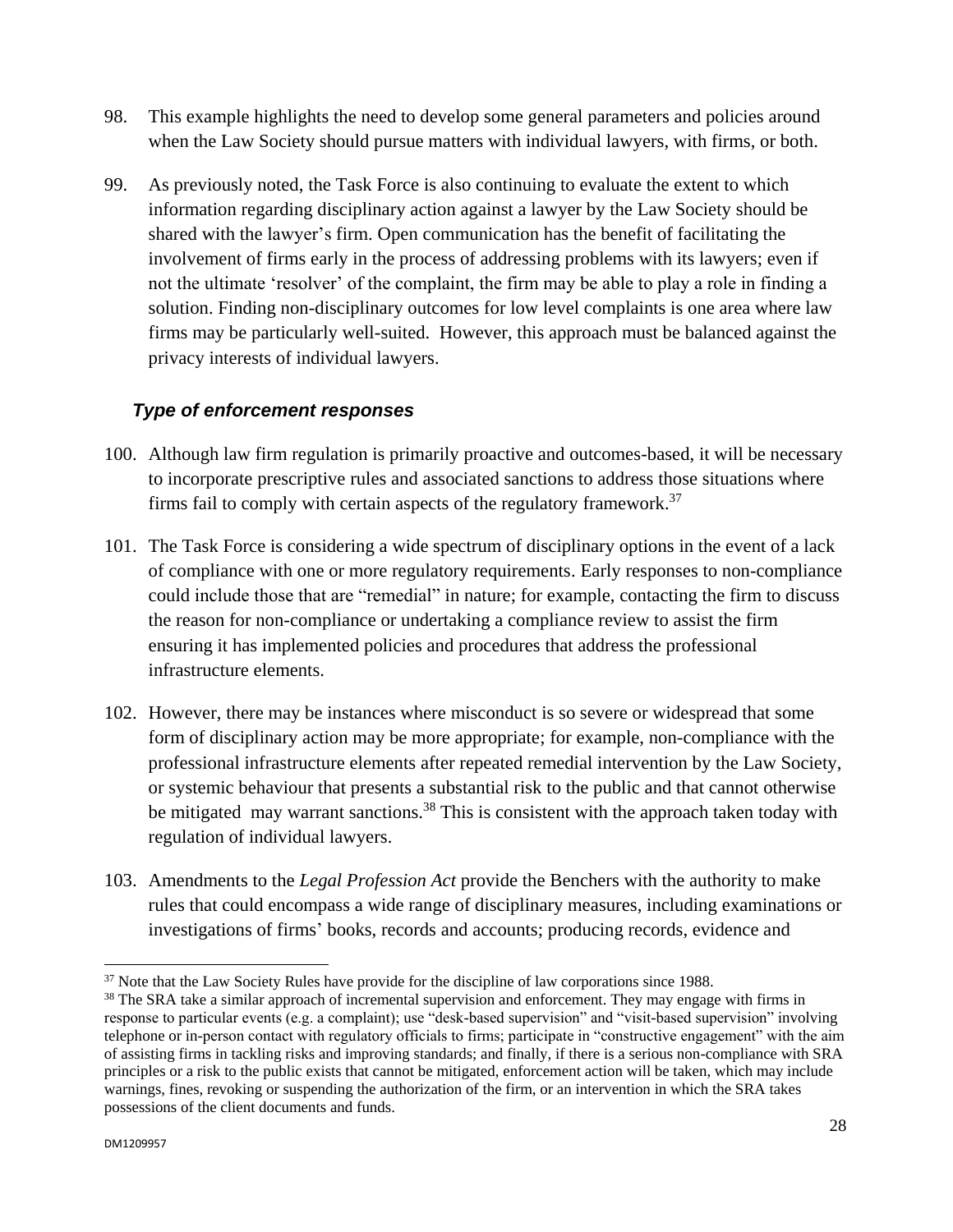providing explanations in the course of an investigation; requiring a firm to appear before a hearing panel or a Committee to discuss firm conduct; or issuing citations. Amendments also provide that, if a hearing panel finds a firm has engaged in conduct unbecoming the profession, as defined in the *LPA, <sup>39</sup>* a firm may be reprimanded, conditions or limitations may be placed on the firms' practice or fines of up to \$50,000 may be issued.<sup>40</sup>

104. In the next phase of its work, the Task Force intends to explore how the particulars of the disciplinary process and its associated rules may need to be adapted to accommodate the regulation of law firms.

## <span id="page-28-0"></span>**Resource Implications**

- 105. At this early stage of development, a detailed analysis of the potential resource implications for the Law Society of the new regulatory scheme has not yet been undertaken. However, the Task Force is aware that in order to establish an regulatory framework that supports the Law Society, the profession and the public interest more generally, additional financial and human resources must be provided throughout both the development and implementation phases of the project. Costs associated with completing and launching the new regulation will include: the development of model policies, self-assessment tools and rules; consultation and communication with the profession; designing specially tailored education, training and mentorship programs for target groups (e.g. sole practitioners); and increasing the regulatory functions of the law society.
- 106. Once law firm regulation is implemented, it is expected that the Professional Conduct and Discipline departments will initially see an increase in work load, as both firms and the Law Society navigate the new regulatory scheme. For example, investigations into complaints against firms will add to the work the Law Society does with respect to regulating individual lawyers. Compliance reviews, to the extent that they become part of the final regulatory design, will also require additional resources. However, over the longer term, the regulatory program will strive to become cost-neutral, as regulatory efficiencies are enhanced and complaints decrease as a consequence of firms becoming increasingly engaged in governing the professional and ethical behaviours of their lawyers
- 107. Additional analysis on the resources implications of law firm regulation will be part of the next phase of the Task Force's work.

 $\ddot{\phantom{a}}$ 

<sup>39</sup> *Supra* note 35 (not yet in force).

<sup>40</sup>*Legal Profession Amendment Act* 2012 at s. 24 and s. 27. These provisions are not yet in force.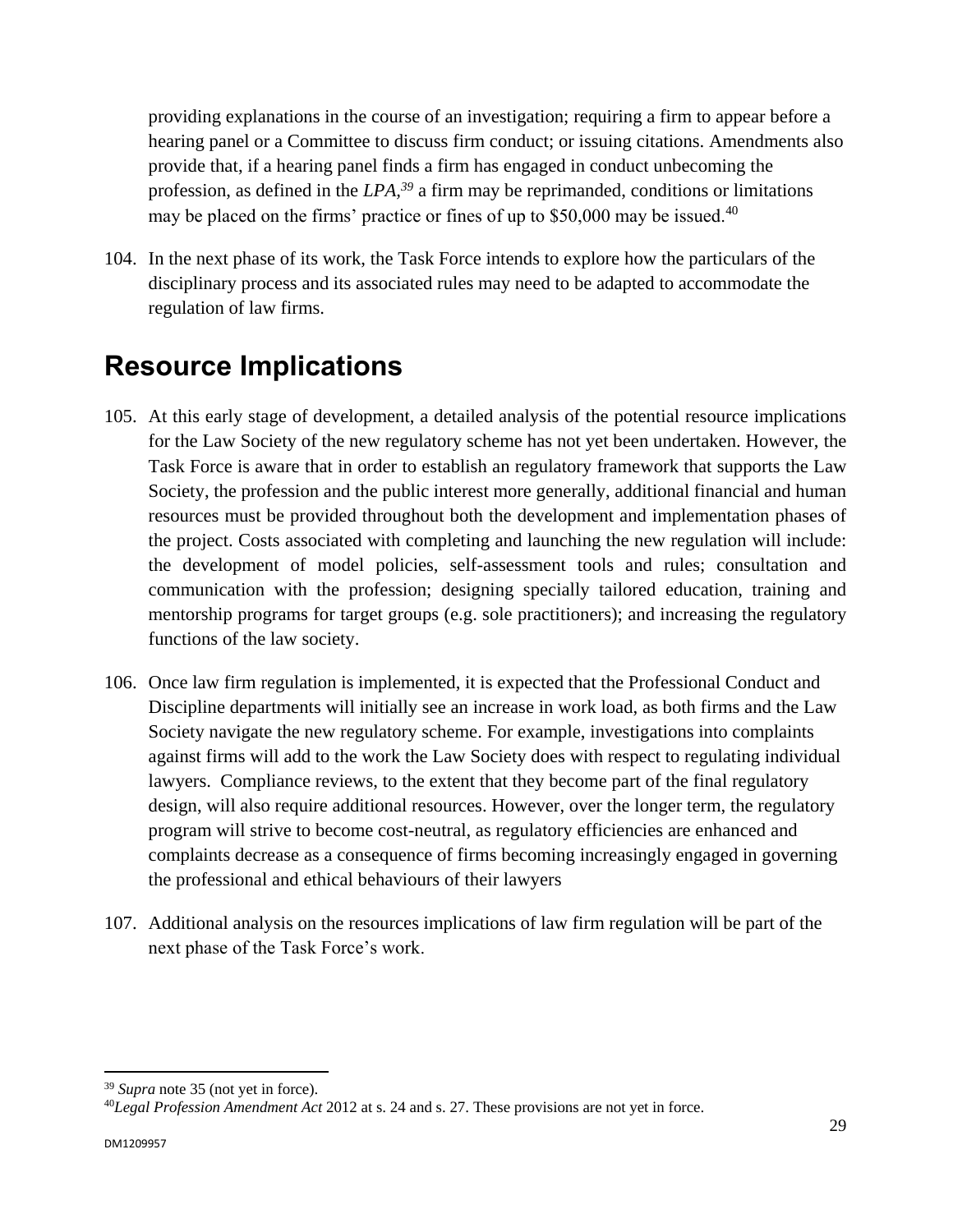## <span id="page-29-0"></span>**Summary of Recommendations**

108. A summary of the recommendations contained in this interim report is provided below:

#### *Recommendations*

- 1. Focus on the development of professional infrastructure elements as a means of achieving the desired outcomes of law firm regulation;
- 2. Emphasize a proactive, outcomes-based regulatory approach;
- 3. Include traditional law firms and sole practitioners within law firm regulation, while considering the inclusion of pro bono and non-profit legal organizations, government lawyers and in-house counsel at a later stage of regulatory development.
- 4. Adopt a set of professional infrastructure elements;
- 5. Establishing compliance with professional infrastructure elements as a regulatory requirement;
- 6. Establish a registration process for law firms;
- 7. Establish a role for the designated contact person that includes responsibilities related to general communications, reporting and complaints;
- 8. Adopt the use of self-assessment to monitor compliance;
- 9. Consider adopting the use of compliance reviews to monitor compliance;
- 10. Continue to develop policies and rules to address non-compliance with new regulatory requirements.

## <span id="page-29-1"></span>**Next Steps**

109. The proposed next step is for the Task Force to conduct a second round of consultation with the legal profession on the proposed framework for regulating law firms. In addition to seeking input from across the province, consultation will also include focus groups designed to elicit feedback from specific types of practice structures, such as sole practitioners and space-sharing lawyers.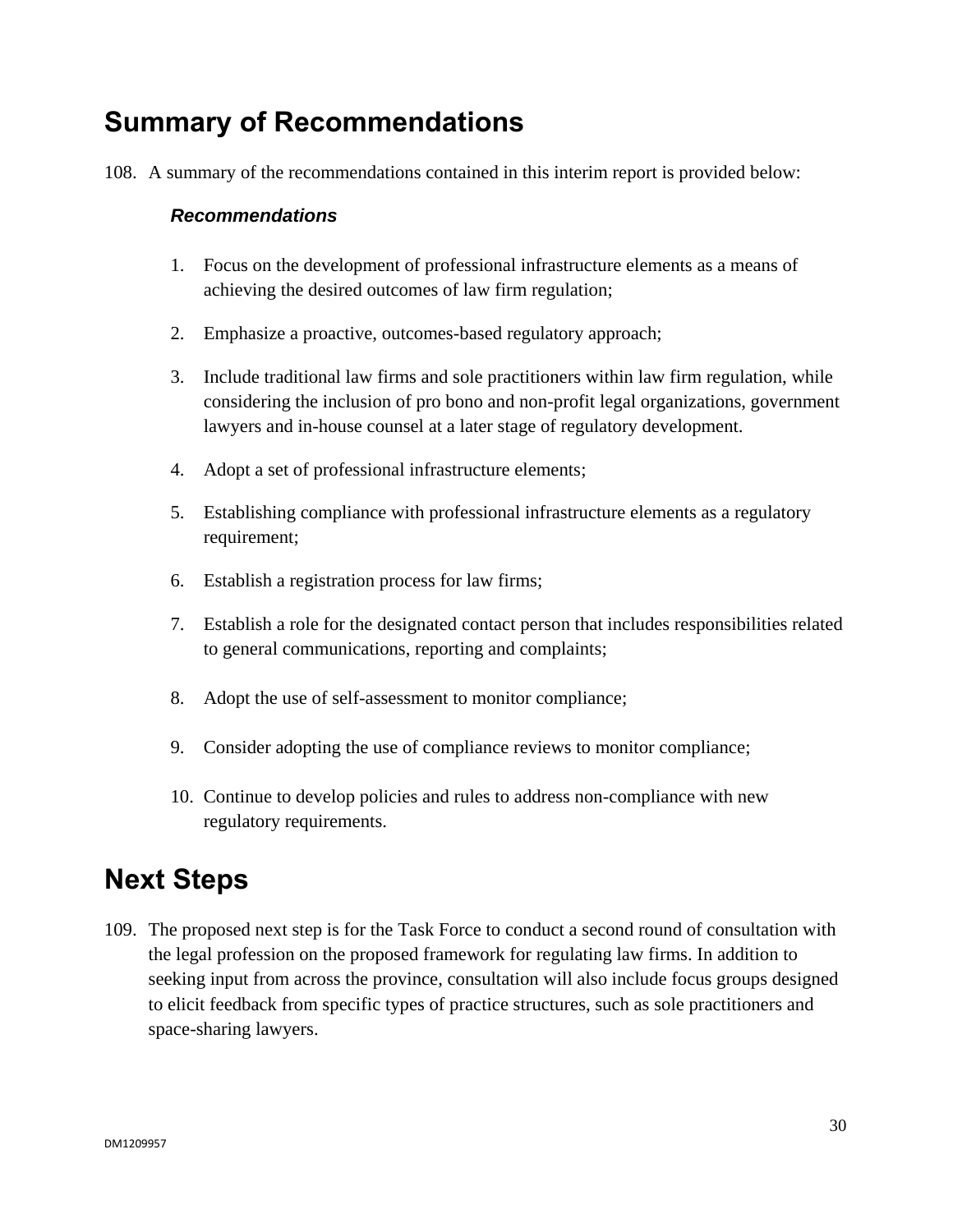- 110. The Task Force will undertake internal consultations with relevant departments at the Law Society concerning the proposed changes and how to develop model policies addressing the professional infrastructure elements.
- 111. The Law Firm Regulation Task Force aims to present a final report to Benchers once these steps have been completed. That report will include final recommendations of the Task Force, discussion of the results of the second round of consultation with the legal profession, a timeline for implementing the proposed law firm regulation framework and discussion of resource implications for the Law Society. Time must also be allowed for the proclamation of amendments in the *Legal Profession Act* which are currently not in force and are necessary for the full functioning of the regulatory framework.
- 112. It is envisaged that law firm regulation will be implemented in two phases. The first phase would be a 'soft' implementation, which will include the requirement for law firms to register with the Law Society and appoint a designated a contact person. It is not anticipated that compliance and enforcement elements would be introduced at this stage. This approach will provide law firms with sufficient time to understand the new requirements and implement the required policies and procedures prior to them being enforced.
- 113. The second phase will bring the compliance and enforcement elements of law firm regulation into effect. While the timeline for implementation has not yet been determined, it is expected that the second phase will be launched no earlier than a year after the beginning of the first phase to allow sufficient time for the education and transitional components of the framework to be completed.

## <span id="page-30-0"></span>**Conclusion**

- 114. The introduction of law firm regulation represents a significant shift to the regulatory environment within BC, and in turn, the role of the Law Society in supporting and overseeing the work of the profession. The conduct of firms of all sizes will now be regulated, resulting in both new responsibilities and new opportunities that will serve to improve the provision of legal services across the province.
- 115. The Law Society is dedicated to working collaboratively with firms in implementing the proposed regulatory framework and assisting them in achieving compliance. As the framework continues to evolve, the Law Society will also be engaged in monitoring and fine-tuning elements of the regulatory design to ensure that the move toward this new mode or regulation is progressive, considered and reflective in nature.
- 116. Law firm regulation is an important, if not essential step into a more fair and efficient regulatory landscape, one that will address the conduct of some of the most influential actors